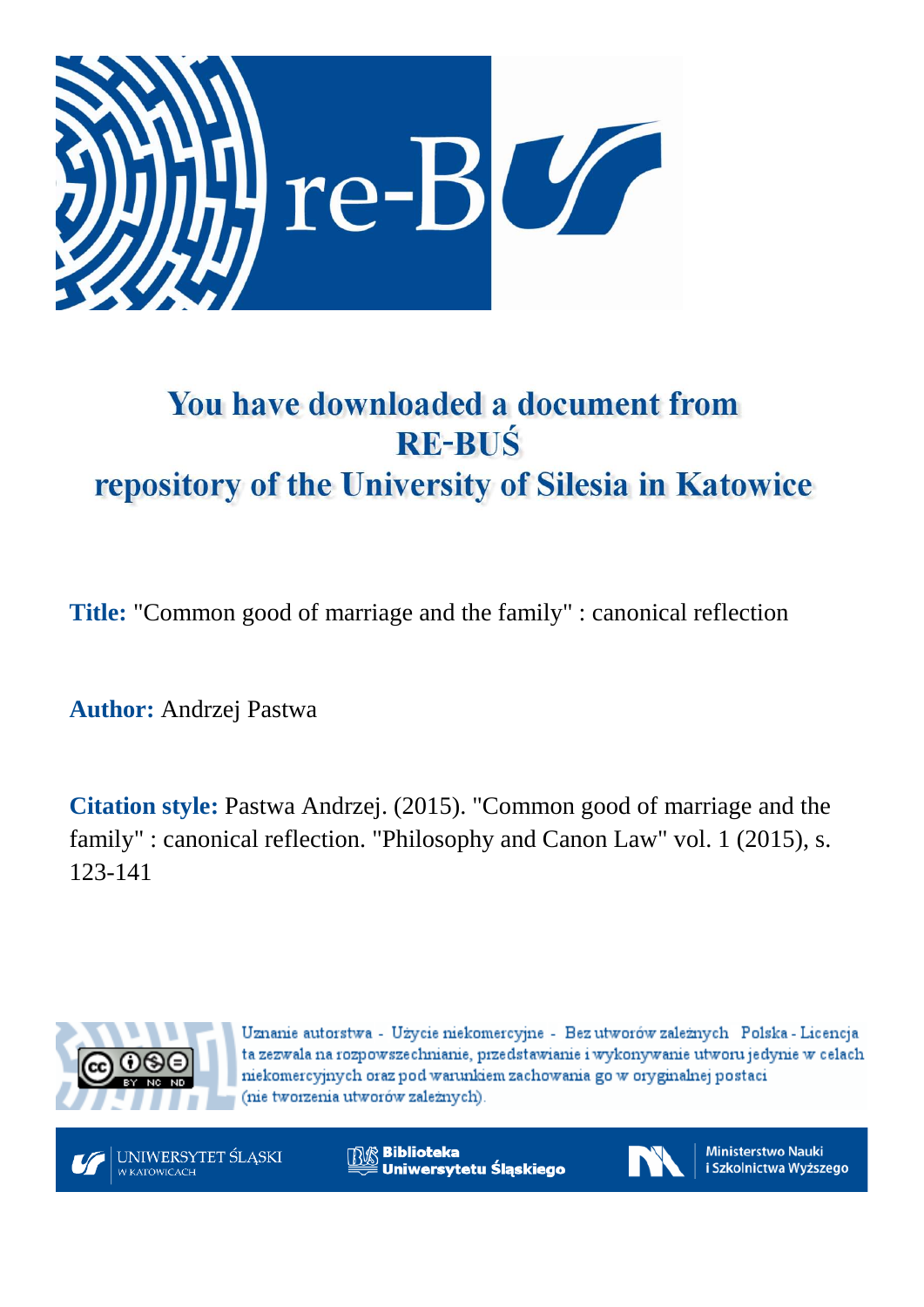**Andrzej Pastwa**

University of Silesia in Katowice, Poland

## "Common Good of Marriage and the Family." Canonical Reflections

Abstract: The initial thesis of the study is John Paul II's proclamation in the Letter to Family (1994), which states that an individual can exist "for himself" through the sincere gift of self and, at the same time, fulfill himself as "common good": "the common good of the whole of the society" and "the common good of marriage and the family" (nn. 10, 11). These latter words give an impulse to undertake an attempt of transforming the profound theological thought of the papal document into conclusions on the canon law plane. The most fundamental ones seem to be: (1) a considerable meaning for the Church matrimonial discipline has its foundation on a realistic vision of a human being; (2) a basis of the contemporary theological and legal doctrine *de matrimonio et familia* is the structural (ethical) principle of love; (3) the acceptance of the appropriate premises of the juridical anthropology of marriage gives life to all attempts of setting the personalistic dimension of marriage against its legal value; (4) the indissoluble character of marriage is the basis of the common good of the family.

Key words: marriage, family, canon law marriage and family, juridical anthropology of marriage, indissoluble character of marriage, common good of the family

Testimony of a high test of humanism—it is how we can summarize the pontificate of Saint John Paul II, pope philosopher and theologian, great promoter of personalistic thought; pontificate "programmed" with the famous dictum: "Man is the way for the Church."1 Consideration of *persona humana*, which due to its human dignity deserves exclusively affirmation, allowed the pope to study

<sup>1</sup> John Paul II, Encyclical Letter *Redemptor Hominis* (March 4, 1979) Acta Apostolicae Sedis [AAS] 71 (1979): 257–324, n. 14. Henceforth as RH.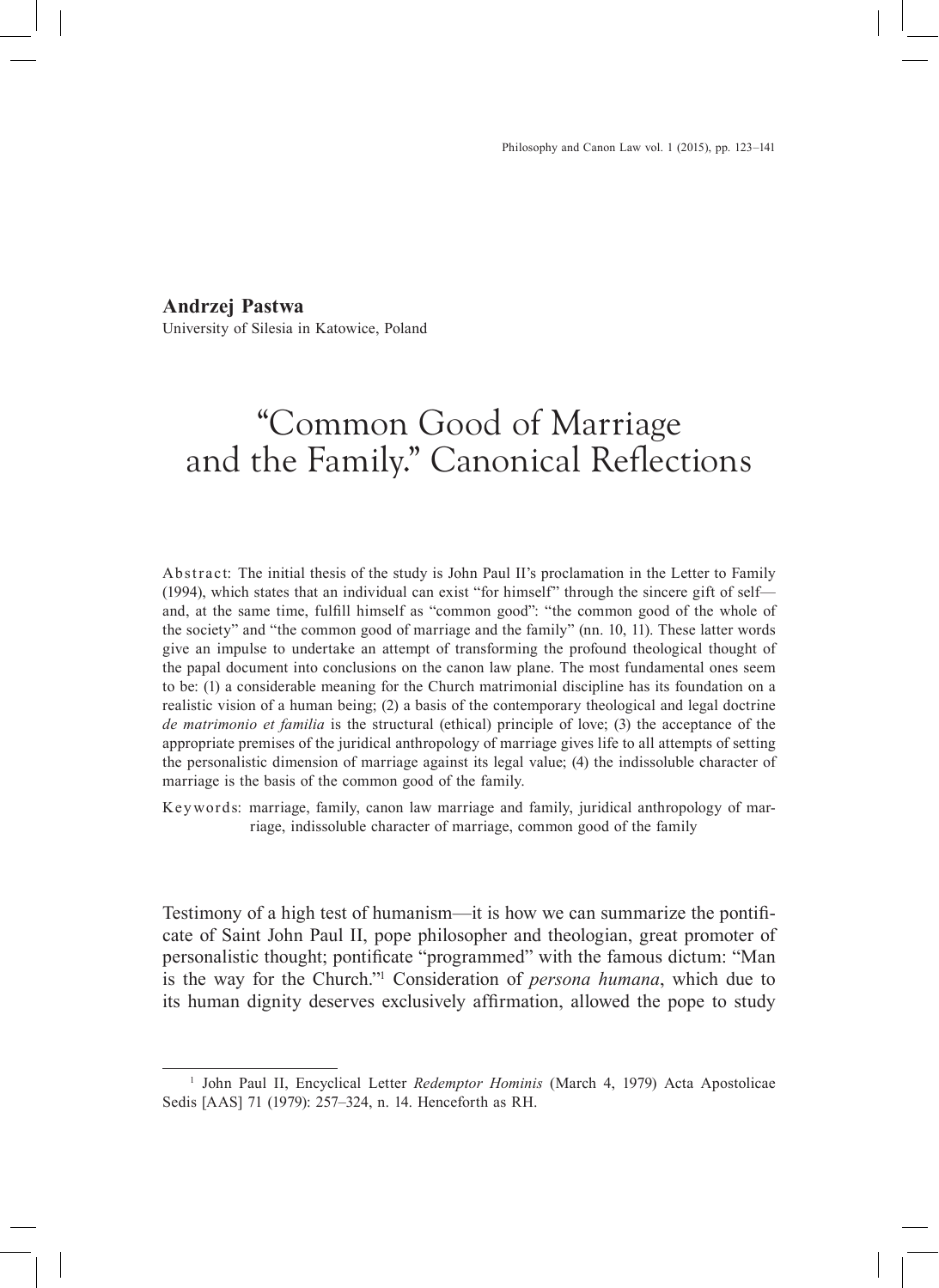thoroughly the truth about matrimony<sup>2</sup> and family<sup>3</sup>—in the memorable passages (emanating *veritatis splendor* and leading *gaudium et spes*<sup>4</sup> ), like the one from the Letter to Families *Gratissimam Sane* (1994):

> The common good of the whole of society dwells in man; he is […] "the way of the Church." Man is first of all the 'glory of God': *Gloria Dei vivens homo*, in the celebrated words of Saint Irenaeus, which might also be translated: "the glory of God is for man to be alive." It could be said that here we encounter the loftiest definition of man: the glory of God is the common good of all that exists; the common good of the human race.<sup>5</sup>

The metaphysical vision, developed by the Creator of "theology of the body,"<sup>6</sup> invariably provides—today similarly as three decades ago—favorable conditions to "rediscover the truth, goodness, and beauty of the marriage institution."<sup>7</sup> It is all about an "environment," in which an individual can exist "for himself/ herself" through the sincere gift of self<sup>8</sup>—and at the same time reach fulfillment as "common good": "the common good of the whole of the society"9 and "the common good of marriage and the family."10

<sup>2</sup> See Andrzej Pastwa, *"Przymierze miłości małżeńskiej." Jana Pawła II idea małżeństwa kanonicznego*. Katowice: Wydawnictwo Uniwersytetu Śląskiego, 2009.

<sup>3</sup> See Wojciech Góralski and Andrzej Pastwa, *"Rodzina suwerenna"—"Kościół domowy." W nurcie współczesnej myśli prawnej Kościoła powszechnego i Kościoła w Polsce*. Katowice: Wydawnictwo Uniwersytetu Śląskiego, 2015.

<sup>4</sup> Cf. Giovanni Paolo II, *Discorso nel corso dell'incontro mondiale con le famiglie* (October 8, 1994), n. 7, accessed January 27, 2015, http://www.vatican.va/holy\_father/john\_paul\_ii /speeches/1994/october/documents/hf\_jp-ii\_spe\_19941008\_incontro-famiglie\_it.html.

<sup>5</sup> John Paul II, Letter to Families *Gratissimam Sane* (February 2, 1994) AAS 86 (1994): 868–925, n. 11. Henceforth as GrS.

<sup>6</sup> See John Paul II, *Man and Woman He Created Them. A Theology of the Body* 1,2–4, trans. Michael Waldstein (Boston: Pauline Books & Media, 2006); see also Jan Paweł II, *Mężczyzną i niewiastą stworzył ich. O Jana Pawła II teologii ciała*, vol. 1–4, ed. Tadeusz Styczeń (Lublin: Redakcja Wydawnictwa KUL, 1998).

<sup>7</sup> John Paul II, Allocutio "Ad Rotam Romanam habita" (January 29, 2004), AAS 96 (2004): 352, n. 7.

<sup>8</sup> Cf. Vatican Council II, Pastoral Constitution on the Church *Gaudium et Spes* (December 7, 1965), AAS 58 (1966): 1025–1115, n. 24,3. Henceforth as GS; see Karol Wojtyła, *Love and Responsibility*, trans. Harry T. Willetts (New York: Farrar, Straus and Giroux, 1981). <sup>9</sup> GrS, n. 11.

<sup>10</sup> GrS, n. 10.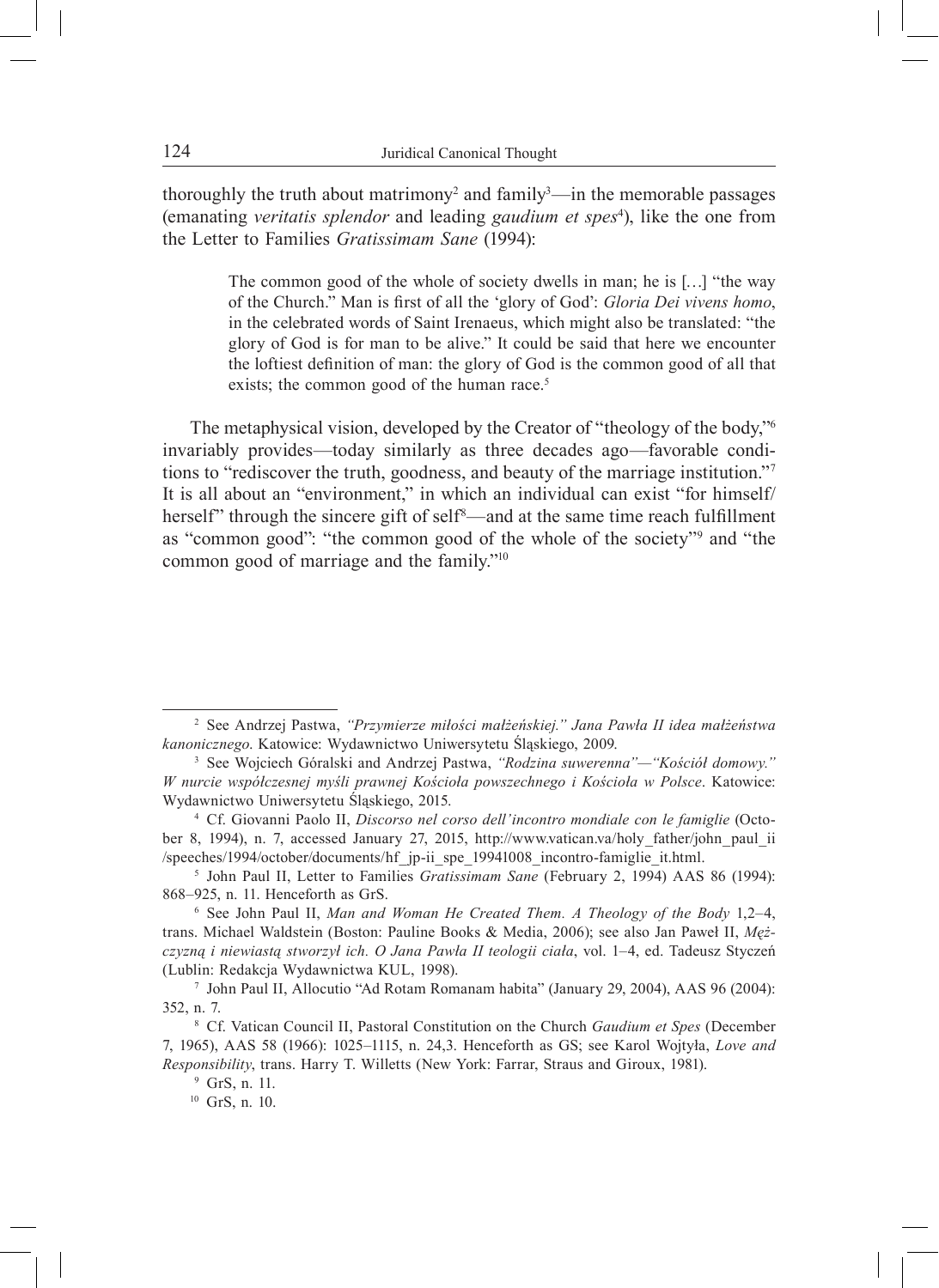### *Famiglia quid dicis de te ipsa?*<sup>11</sup>

"Family, what do you say of yourself?" The question by the means of which 20 years ago John Paul II inaugurated the celebration of the International Year of the Family—which constitutes a peculiar invitation to integrate the scientific contemplation of the vital cell of the society and the Church, with a consistent referring to the truth of the "beginning"12—found in the quoted Letter to Families—resonance and continuation in a penetrating study of the issue of "common good of marriage and the family." It is suffice to say that this crucial thread of the doctrine *de matrimonio et familia*, expressed *explicite* in the title of the 10th number of the *Gratissimam Sane*, constitutes a leading theme of the entire document and, similarly to the motto, it constantly returns in the successive presentation of the I chapter, which bears a characteristic title: the "Civilization of Love."13

The discourse in the Letter to Families, conducted around the said formula ("the common good of marriage and the family") reaches its climax in the fragment, in which the "Pope of the Family"14 discusses a conciliar (let us add: close to his heart<sup>15</sup>) principle<sup>16</sup> of responsible procreation/responsible parenthood.<sup>17</sup> If marriage and family bear a particular and exceptional responsibility for some common good, then this common good is the human being: a person, indentified

<sup>13</sup> GrS, nn. 6–17.<br><sup>14</sup> Francis, *Holy Mass and Rite of Canonization of Blesseds John XXIII and John Paul II.* Homily, accessed January 27, 2015, http://w2.vatican.va/content/francesco/en/homilies/2014/do cuments/papa-francesco\_20140427\_omelia-canonizzazioni.html. 15 The pope gives expression to the personalistic establishment of this principle in a well-

known fragment of the Apostolic Exhortation *Familiaris Consortio*: "This totality which is required by conjugal love also corresponds to the demands of responsible fertility. This fertility is directed to the generation of a human being, and so by its nature it surpasses the purely biological order and involves a whole series of personal values. For the harmonious growth of these values a persevering and unified contribution by both parents is necessary," FC, n. 11.

<sup>16</sup> See GS, nn. 50–51.

<sup>17</sup> Andrzej Pastwa, ed., *W orbicie zasady »odpowiedzialnego rodzicielstwa«. Adekwatne rozumienie pojęcia "bonum prolis" wyzwaniem dla współczesnej kanonistyki* (Katowice: Księgarnia św. Jacka, 2014).

<sup>11</sup> Giovanni Paolo II, *Discorso nel corso dell'incontro mondiale*, n. 1.

<sup>&</sup>lt;sup>12</sup> "The family must go back to the 'beginning' of God's creative act, if it is to attain selfknowledge and self-realization in accordance with the inner truth not only of what it is but also of what it does in history"—John Paul II, Apostolic Exhortation *Familiaris Consortio* (November 22, 1981), AAS 74 (1982): 81–191, n. 17. Henceforth as FC; cf. Francisco Gil Hellín, "Naturalna struktura rodziny: dar i zadanie," in *W trosce o dobro małżeństwa i rodziny*, vol. 3: *Rodzina: dar i zadanie, nadzieja ludzkości. Akta Międzynarodowego Kongresu Teologiczno-Pastoralnego z okazji II Światowego Spotkania Rodzin z Ojcem Świętym, Rio de Janeiro, 1*–*3 października 1997 r.*, ed. Mirosław Brzeziński (Lublin: Wydawnictwo KUL, 2013), 55.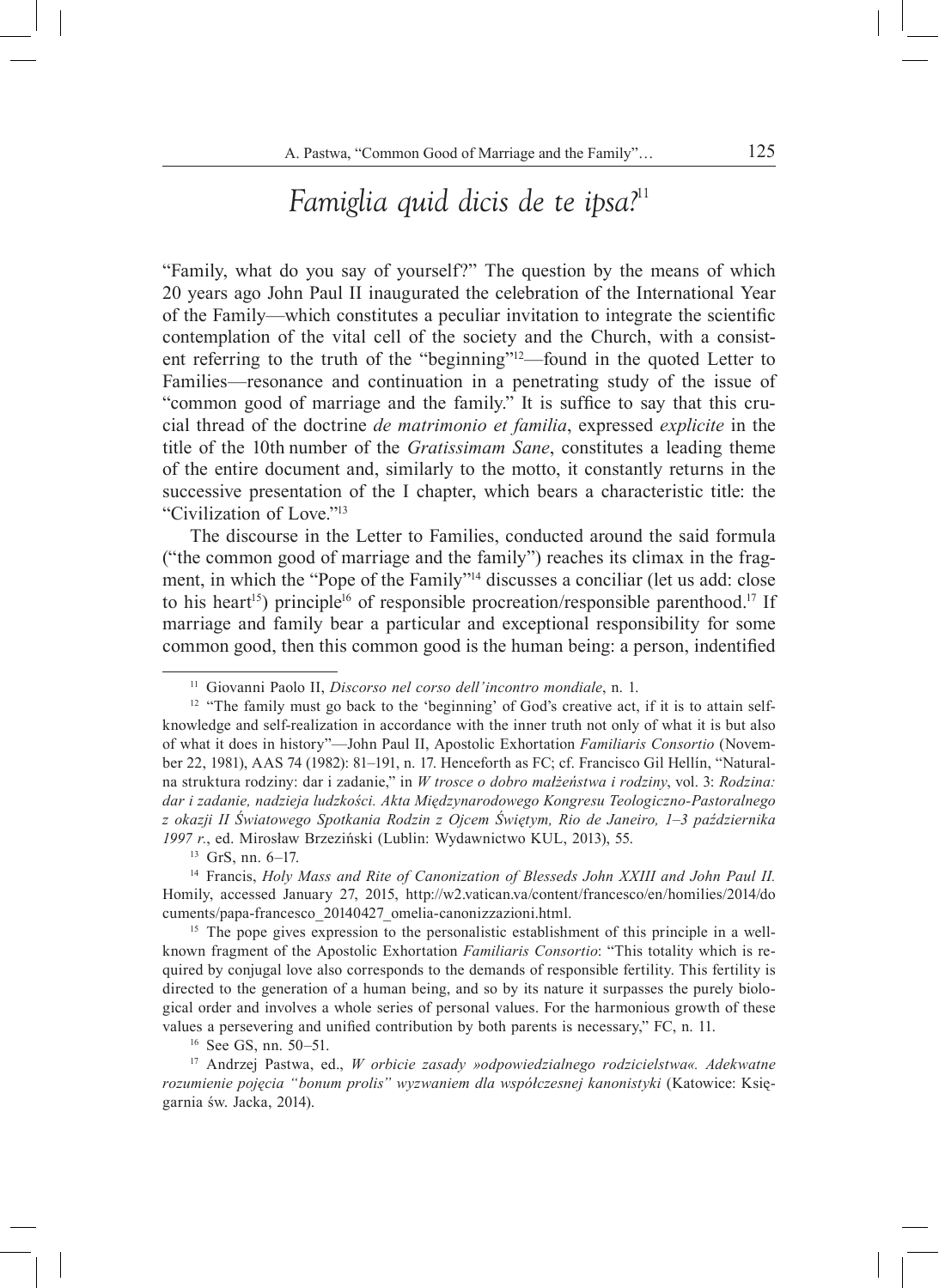in the completeness of its dignity. The papal personalistic magisterium, shaped in such a way, constitutes basis for formulating two introductory remarks. Firstly, the concretization of the concern for common good—embodied in *persona humana*—is the realization of the idea of responsible parenthood. Secondly, an important place in this magisterium is held by an appeal, which calls spouses (man/husband/father and woman/wife/mother) to feel truly responsible,<sup>18</sup> that is, by accepting this responsibility, to discover this unique value and inalienable dignity, which is every human being created in the image and likeness of  $God.<sup>19</sup>$ 

This introductory recognition is fully confirmed by a more in-depth analysis of the content of the Letter to Families *Gratissimam Sane*. The papal discourse, inscribed on the pages of the quoted document, introduces an intent recipient to the very center of the Christian anthropology (let us add: also the center of the authentic juridical anthropology of marriage<sup>20</sup>). It is suffice to trace the successive "links" in the chain of John Paul II's original thought:

1. Personal common good—generally speaking, and in particular—common good of marriage and family possesses, at the very foundations, a character of communion and complementarity.21 The latter one, determined by the truth about the human sexuality, $22$  introduces an ontic regularity into the marriage-family *communio personarum*. "Motherhood necessarily implies fatherhood, and in turn, fatherhood necessarily implies motherhood. This is

<sup>21</sup> GrS, n. 6.

<sup>18</sup> See Andrzej Pastwa and Monika Gwóźdź, eds., "Amor benevolentiae—ius responsabile: oś interpersonalnego projektu małżeńsko-rodzinnego," in *Miłość i odpowiedzialność—wyznaczniki kanonicznego przygotowania do małżeństwa* (Katowice: Wydawnictwo Uniwersytetu Śląskiego, 2013), 13–31. 19 Janusz Nagórny, *Płciowość — miłość — rodzina* (Lublin: Wydawnictwo KUL, 2009),

<sup>239.</sup>

<sup>&</sup>lt;sup>20</sup> It is worth quoting the words of Benedict XVI: "The citations of Genesis  $(1:27; 2:24)$ propose the matrimonial truth of the 'principle,' that truth whose fullness is found in connection with Christ's union with the Church (cf. Eph 5:30–31) and was the object of such broad and deep reflections on the part of Pope John Paul II in his cycles of catecheses on human love in the divine design. On the basis of this dual unity of the human couple, it is possible to work out an authentic juridical anthropology of marriage"—Benedictus XVI, Allocutio "Ad Tribunal Rotae Romanae in inauguratione Anni Iducialis" (January 27, 2007), AAS 99 (2007): 88–89.

<sup>&</sup>lt;sup>22</sup> "Male and female in their physical constitution, the two human subjects, even though physically different, *share equally in the capacity to live 'in truth and love'.* This capacity, characteristic of the human being as a person, has at the same time both a spiritual and a bodily dimension. It is also through the body that man and woman are predisposed to form a 'communion of persons' in marriage"—John Paul II, n. 8; see Pontifical Council for the Family, *The Truth and Meaning of Human Sexuality. Guidelines for Education within the Family*, accessed Januray 27, 2015, http://www.vatican.va/roman\_curia/pontifical\_councils/family/documents /rc\_pc\_family\_doc\_08121995\_human-sexuality\_en.html.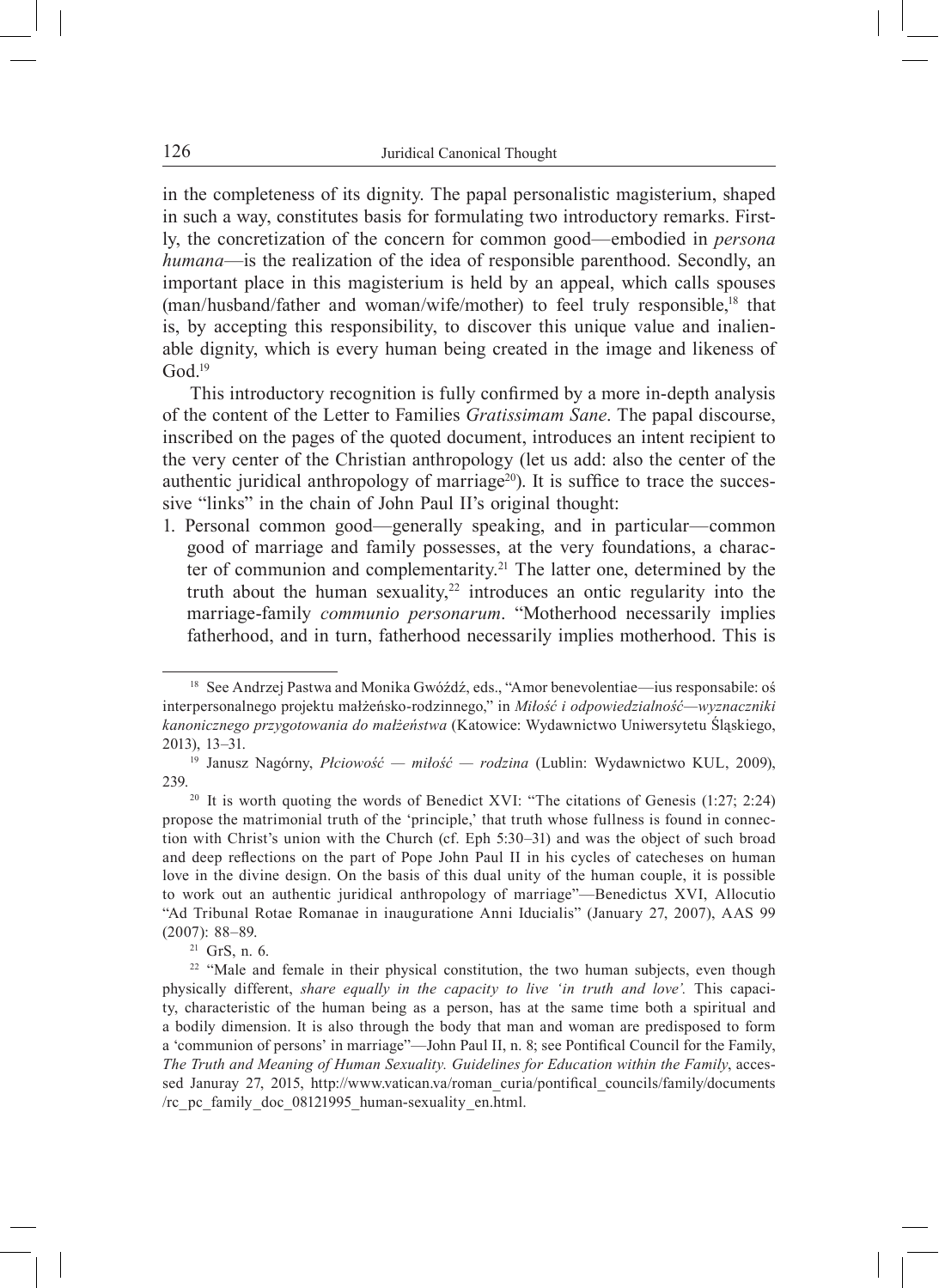the result of the duality bestowed by the Creator upon human beings 'from the beginning.'"23

- 2. Family derived its "communion" characteristic from the marriage-family community of life and love, $24$  created in the act of irrevocable personal consent.25 Having unity of the two: of man and woman at its foundations, family—let us say it explicitly—draws its inner solidity from the covenant between the spouses, which Christ raised to a sacrament.<sup>26</sup> The words of the marital vow proclaim, first and foremost, what constitutes the common good of marriage: "the common good of the spouses: love, fidelity, honor, the permanence of their union until death."<sup>27</sup> It is the good of both of them, which is simultaneously the good of every single person, and which is to become the good of their children—as Pope John Paul II says: the unity of the two prolonged in their children.28
- 3. Subsequently, the words of the marital vow emphasize what—as it was already highlighted—touches upon the very nucleus of the discussed good*.*  The Church asks the spouses if they are prepared to accept the children God grants them and to raise the children according to the law of Christ and his Church. This question, by referring to the common good of the just initiated family,<sup>29</sup> "is profoundly linked to marital consent, with its solemn promise of love, conjugal respect, and fidelity until death. The acceptance and education of children—two of the primary ends of the family—are conditioned by how that commitment will be fulfilled."30
- 4. "This [particular—A.P.] individual" is in a unique and unrepeatable way a common good of his family.<sup>31</sup> This thought is developed by John Paul II,

<sup>28</sup> Ibid., n. 8.

nonical Cogitations," in *Personalizmus v procese humanizácie ľudskej spoločnosti*, ed. Pavol Dancák (Prešov: Prešovská univercita v Prešovie, Gréckokatolícka teologická faculta, 2014), 343–55.

<sup>23</sup> GrS, n. 7.

<sup>24</sup> Andrzej Pastwa, "'Famiglia quid dicis de te ipsa?" Social and Legal Determinants of John Paul II's "Family" Testament," in *Aktuálne sociálno etické trendy a problematika spravodlivosti v kontexte strednej Európy a v súčasnom ruskom myslení*, Acta Moralia Tyrnaviensia, vol. V, ed. Helena Hrehová (Trnava 2015): 85–87.

<sup>25</sup> GS, n. 48,1.

<sup>26</sup> GrS, n. 8.

<sup>27</sup> Ibid., n. 10.

<sup>29</sup> Joan Carreras is right when he states that: *La famiglia è fondata dal patto coniugale (cioè*  dal matrimonio "in fieri") e sarà veramente matrimoniale soltanto quel patto che abbia l'aper*tura vitale verso la famiglia. Questa apertura è contenuta nel tradizionale bene della prole* […]. *Nel momento del patto nuziale non solo si costituisce la prima relazione familiare ma anche e necessariamente la comunità famigliare*. See Carreras, *La giurisdizione della Chiesa sul matrimonio e sulla famiglia* (Milano: Giuffrè, 1998), 195.<br><sup>30</sup> GrS, n. 10.<br><sup>31</sup> Ibid., n. 11; see Andrzej Pastwa, "Realism of Personalist Vision of Marriage: Legal-Ca-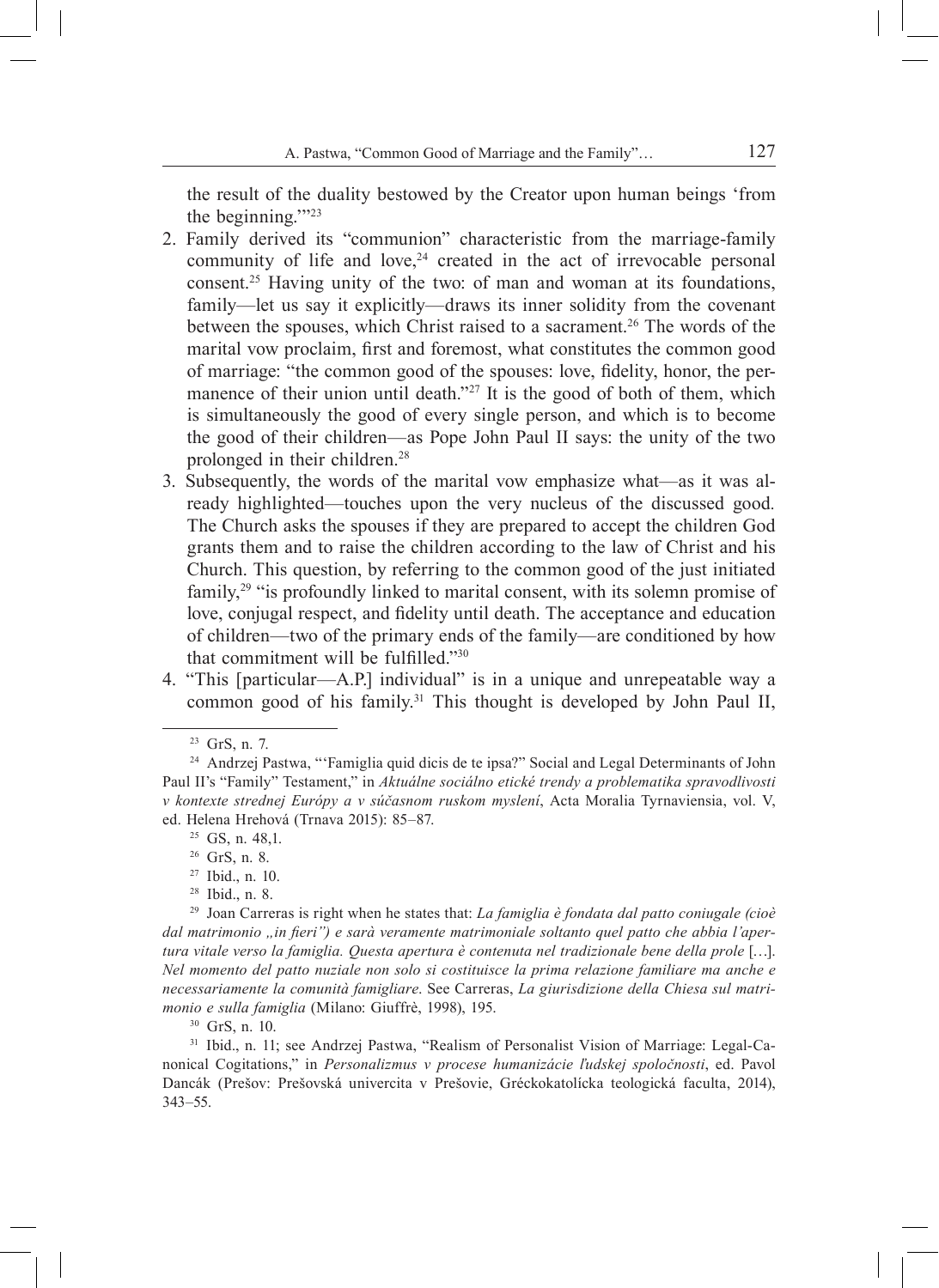when he teaches that the genealogy of the person is inscribed in the very constitution of marriage and family. "Just as the common good of spouses is fulfilled in conjugal love, ever ready to give and receive new life, so too the common good of the family is fulfilled through the same spousal love, as embodied in the newborn child. Part of the genealogy of the person is the genealogy of the family."32 This is precisely where the deep meaning of the papal teaching is revealed. Considering the "family" nature of the matrimonial bond,33 the spouses (appointed to become parents) undertake a particular responsibility for the common good of the family. Indeed, the responsible procreation/responsible parenthood<sup>34</sup>—must be perceived as a concretization of this great assignment, the measure of which is the human dignity.35 Since parenthood constitutes a task of not only physical nature, but also spiritual, then the genealogy of a person—as the Pope of the Family emphasizes is in its essence the genealogy "in God" ("and which must lead back to Him").<sup>36</sup> In other words, "cooperating with God to call new human beings into existence means contributing to the transmission of that divine image and likeness<sup>"37</sup>

That is precisely the way in which, by engrossing in the twists and turns of person's genealogy, depicted by the master and teacher of personalism, Karol Wojtyła, we discover, not less and not more, the very foundation of marriage and family: marriage and family are ingrained in the Mystery—in love, wisdom, and the creative power of the Triune God. Indeed, in the same way that Carlo Caffarra, an outstanding theologian and canonist, for many years the president of the Pontifical John Paul II Institute for Studies on Marriage and Family, did it in an important study entitled *Fondamenti dottrinali della famiglia* [*Doctrinal Foundations of Family*], the said foundation must be recognized as the theological basis of the Catholic doctrine *de matrimonio et familia*. 38

For sure, in the eyes of a lawyer-canonist it is a valuable ascertainment. It is even possible to risk a statement that only on such a "firm" theological basis it is

<sup>32</sup> GrS, n. 11.

<sup>33</sup> Cf. Carreras, *La dimensione giuridica*, 203–205; Hector Franceschi, *Riconoscimento e tutela dello "ius connubii" nel sistema matrimoniale canonico* (Milano: Giuffrè, 2004), 392– 93.

<sup>34</sup> See Andrzej Pastwa, "Odpowiedzialna prokreacja" personalistyczną inkarnacją "bonum prolis?, in *"Vir Ecclesiae deditus." Księga dla uczczenia Księdza Profesora Edwarda Góreckiego*, ed. Waldemar Irek (Wrocław: Papieski Wydział Teologiczny we Wrocławiu, 2011), 205–26.

<sup>35</sup> GrS, n. 12.

<sup>&</sup>lt;sup>36</sup> Ibid., n. 10.<br><sup>37</sup> Ibid., n. 8.<br><sup>38</sup> Carlo Caffarra, "Fondamenti dottrinali della famiglia", in *Atti del Congresso internazionale, Famiglia: cuore della civiltà dell'amore, Roma 6*–*8 ottobre 1994*, ed. Alfonso López Trujillo, Elio Sgreccia (Città del Vaticano: LEV, 1995), 48.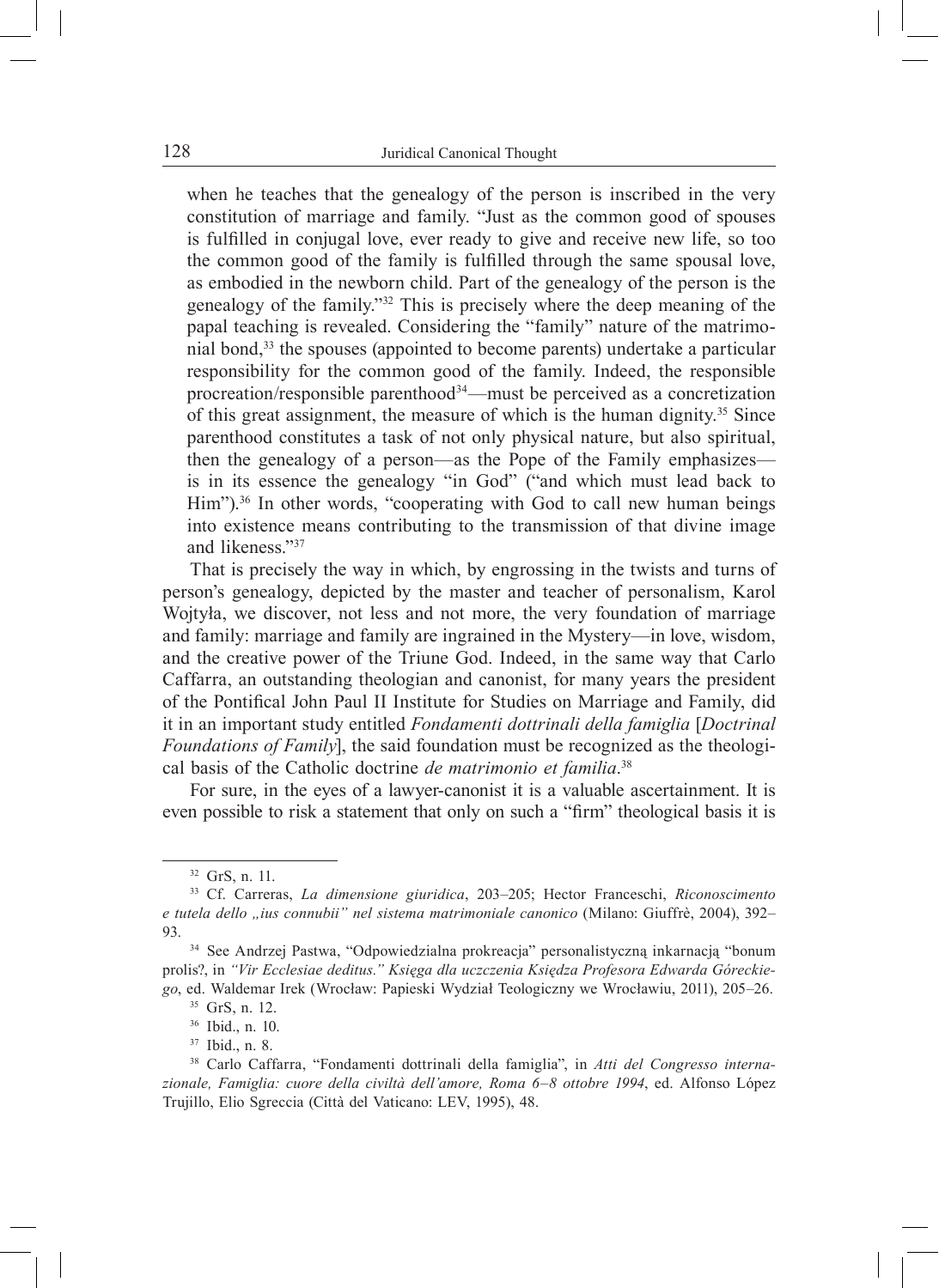possible to interpret the principles of the juridical anthropology of marriage39—determinants of an entirely-personal, communion structure of the *institutium matrimonii*. It is proven by the research findings of the already mentioned expert Carlo Caffarra, who in an another interesting article *Matrimonio e visione dell'uomo*<sup>40</sup> recognizes the criteria, which make it possible to—step by step—indentify the anthropological ground plate of the institutional *consortium totius vitae*. 41

One of the pillars of the Christian personalistic thought is the Second Vatican Council's proclamation: "Man, who is the only creature on earth which God willed for itself, cannot fully find himself except through a sincere gift of himself.<sup>242</sup> What is the meaning of the conciliar message? What constitutes the first announced criterion? Man and woman are capable of that *transcendere*, and precisely, in a personal gift of love, of going beyond each other toward communion with the "second," and as a result—not losing, by no means, the subjective integrity—"finding oneself in the gift of oneself."43 The key issue here is the possibility of establishing the real reciprocation<sup>44</sup> in marriage. Meanwhile, the Council *Gaudium et spes* constitution (1965), followed by the Code of Canon Law (1983) and Code of Canons of the Eastern Churches (1990), define marriage as a partnership (*consortium*) of the whole of life, in which a man and a woman mutually give and accept each other.<sup>45</sup> It is not coincidental that John Paul II in his deep, personalistic teaching, with such a consistence emphasized that the foundation upon which a new "marital covenant of love"46 arises, cannot be anything else, but the authentic gift of a person.<sup>47</sup> It is true that a man and woman (husband and wife) as any personal subject, remain free and autonomously decide about themselves (as *personae sui iuris*). This, still, means that their essential quality is the non-transferability of their individual beings (*alteri incommunicabilis*).

<sup>45</sup> GS, n. 48; CIC, can. 1055 § 1, can. 1057 § 2; CCEO, can. 776 § 1, can. 817 § 1.

<sup>&</sup>lt;sup>39</sup> A challenge for the science of canon law is a still not fulfilled postulate of preparing a consistent anthropology of *matrimonium canonicum*, cf. G. Erlebach, "Problem wymiaru antropologicznego i prawnego w rozumieniu zgody małżeńskiej," *Jus Matrimoniale* 4 (1999): 9–11. Henceforth as JM; Andrzej Pastwa, "*Indissolubilitas… quae ratione sacramenti peculiarem obtinet firmitatem* (kan. 1056). Uwagi o relacji nierozerwalność—sakrament małżeństwa," *Śląskie Studia Historyczno-Teologiczne* 44,2 (2011): 592–96.

<sup>40</sup> Carlo Caffarra, "*Matrimonio e visione dell*'*uomo*," *Quaderni Studio Rotale* 2 (1987): 29–40.

<sup>41</sup> *Code of Canon Law*, can. 1055 § 1. Henceforth as CIC; cf. *Code of Canons of the Eastern Churches* (CCEO), can. 776 § 1.<br><sup>42</sup> GS, n. 24.

<sup>43</sup> Cf. Caffarra, *Matrimonio*, 39–40.

<sup>44</sup> Cf. Ibid., 40.

<sup>46</sup> FC, n. 11.

<sup>47</sup> Ioannes Paulus II, Allocutio "Ad Sacrae Romanae Rotae Tribunalis Praelatos Auditores, Officiales et Advocatos coram admissos" (January 28, 1982), AAS 74 (1982): 451–52, n. 6.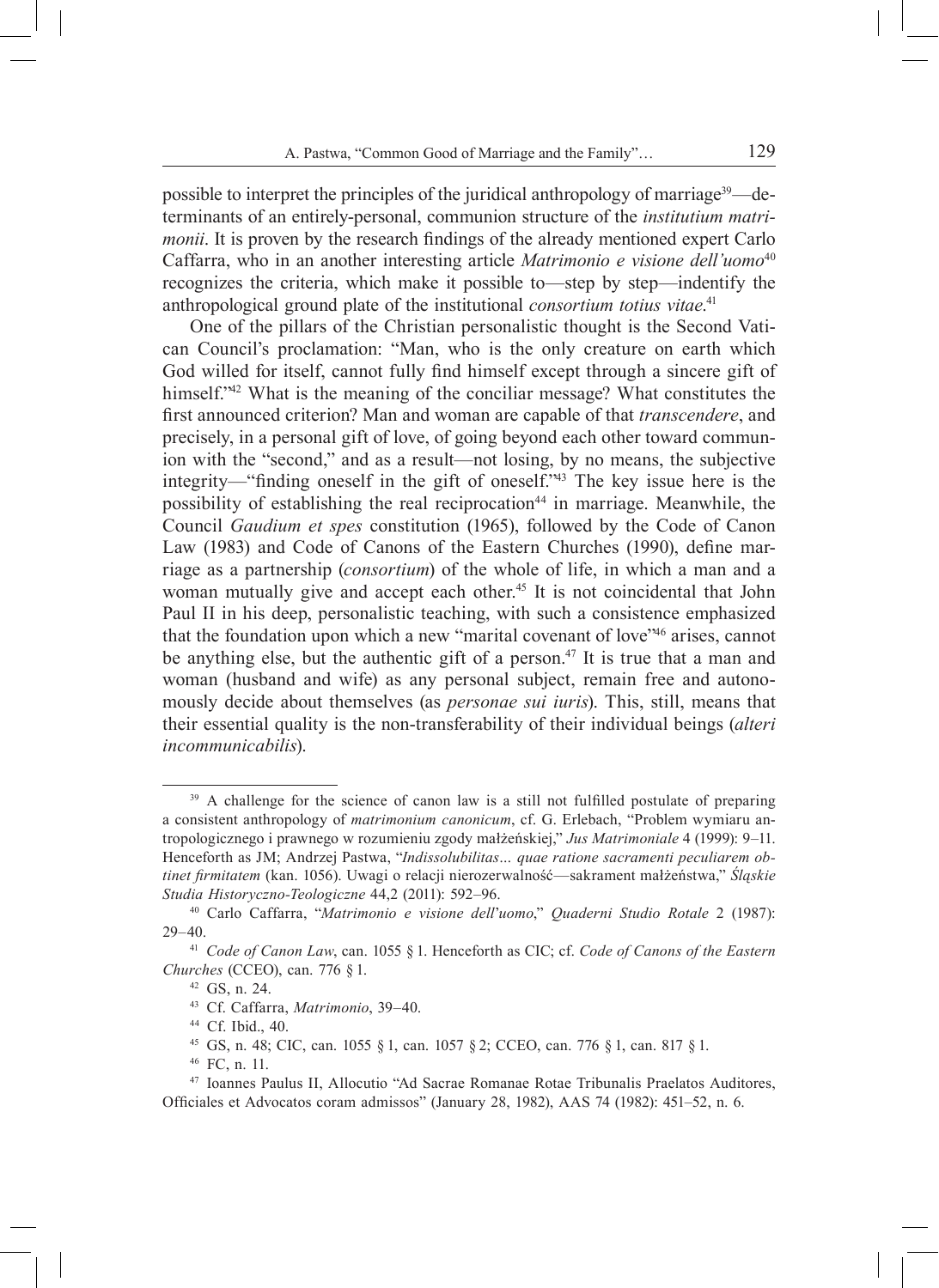And indeed, "in the natural order it makes no sense to speak of a person giving himself or herself to another, especially if this is meant in the physical sense. That which is personal is on a plane where there can be no giving of the self and no appropriation in the physical sense. The person as such cannot be someone else's property, as though it were a thing.<sup>248</sup> Paradoxically, what is impossible in the order of nature (in the physical sense) becomes possible in the order of love (in the moral sense). Yes, this "structural" inalienability and nontransferability of persons-spouses in their "self-possessing" and "self-mastery," does not signify their confinement in themselves, but on the contrary, expresses their ontical openness and readiness for the marital "gift of themselves."49 It is the betrothed love—as Karol Wojtyła names it—that, in a way, "forcibly detaches" the spouses from their natural inviolability and inalienability. "It makes the person want to do just that—surrender himself/herself to another, to the one he or she loves. The person no longer wishes to be its own exclusive property, but, instead, to become the property of that other. […] What might be called the law of *ekstasis* seems to operate here: the lover 'goes outside' the self to find a fuller existence in another. In no other form of love does this law operate so conspicuously as it does in betrothed love."50 Thus, contrary to what the subjective anti-personalism claims, a man and woman are capable of forming their love-bound reciprocity (communion-bound "we"),<sup>51</sup> whereas the marriage unity (*totius vitae consortium*) featuring "wholeness," finds its ultimate foundation in a mutual-total and definite-personal gift of the loving each other.<sup>52</sup>

The identification of the subsequent criterion of juridical anthropology of marriage is facilitated by an appropriate interpretation of the following words of the Pastoral Constitution: "For the good of the spouses and their off-springs, as well as of society, the existence of the sacred bond no longer depends on human decisions alone. For, God Himself is the author of matrimony, endowed as it is with various benefits and purposes."53 Depiction of the natural relationship of a man and a woman, as an interpersonal communion of love, implies the location of its substance nowhere else, but precisely in the interpersonal *amor coniugalis*. 54 The Pope of the Family John Paul II emphasizes with his full strength, that love is "the inner principle" and "permanent power" of the

<sup>48</sup> Wojtyła, *Love and Responsibility*, 96. 49 Karol Wojtyła, "O znaczeniu miłości oblubieńczej (Na marginesie dyskusji)," *Roczniki Filozoficzne* 22/2 (1974): 166.

<sup>50</sup> Wojtyła, *Love and Responsibility*, 125–26.

<sup>51</sup> Cf. Wojtyła, 85.

<sup>52</sup> Cf. Carlo Caffarra, "La teologia del matrimonio con riferimento al C.I.C," in *Teologia e Diritto canonico*, Studi Giuridici, 12 (Città del Vaticano: LEV, 1987), 154–55.

<sup>53</sup> GS, n. 48. 54 See Andrzej Pastwa, *Prawne znaczenie miłości małżeńskiej* (Katowice: Księgarnia św. Jacka, 1999).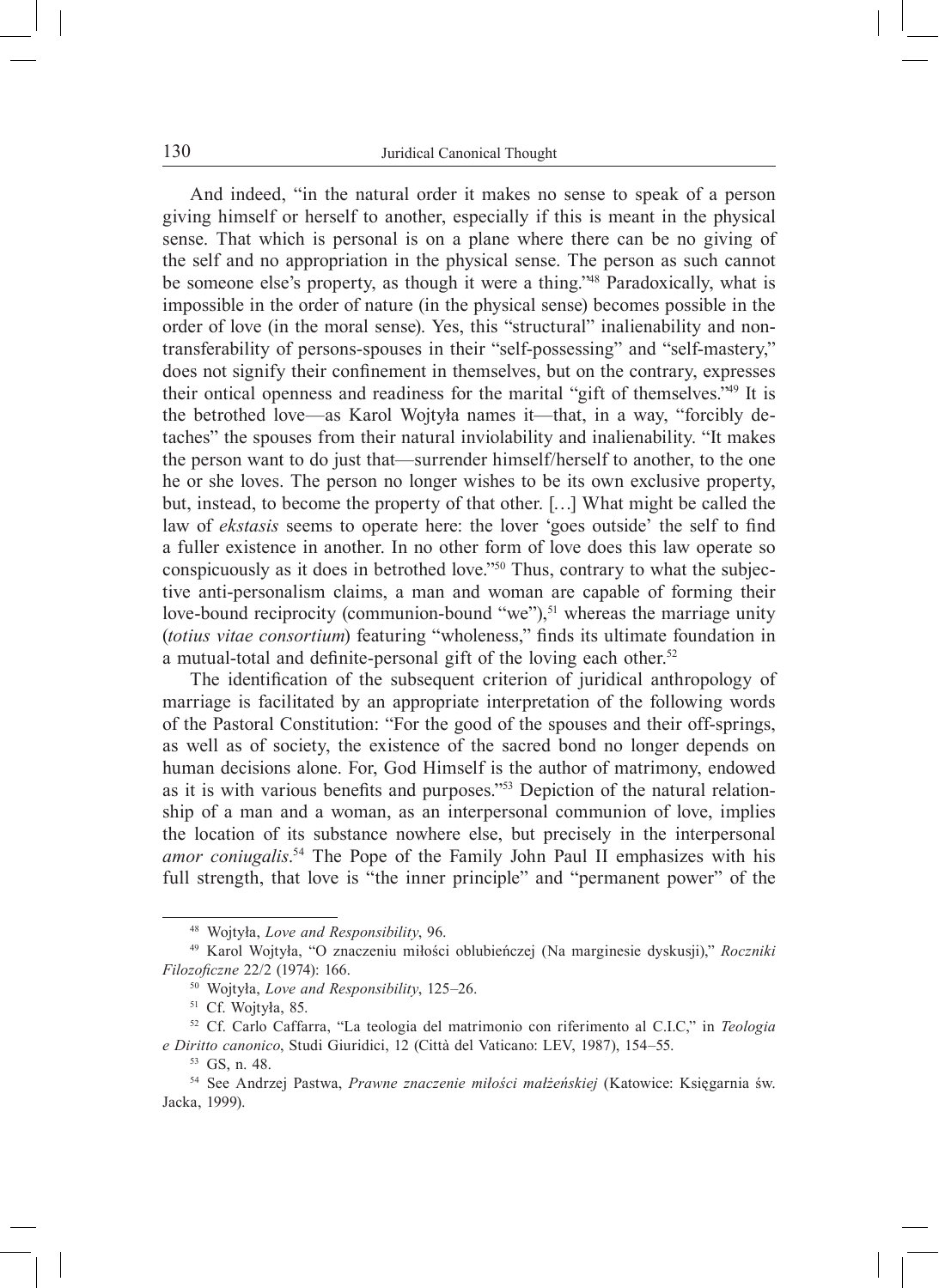marriage-family *communio personarum*, 55 and consequently—the essence and role (benefits, purposes) of the family are "in the final analysis specified by love."56 Therefore, it should be remembered that the matrimonial love is, first and foremost, the capability and will of reciprocal love of such a "strength" as the dignity of a person defines, that is, to the measure of good that the partner in marriage constitutes.57 Here Carlo Caffarra accentuates the sense and meaning of the mentioned second criterion. In its essence, it makes it possible to answer the question, what in the interpersonal communion of love, established by the means of act of matrimonial consent, should be acknowledged as the true personal good (*bonum in communi*). It turns out that the only determinant here is the personal freedom surrender to the "truth of creation" ("participated theonomy").58

The taken marital vow along with a positive response to the question: "Will you accept children lovingly from God, and bring them up according to the law of Christ and his Church?"<sup>59</sup>—constitute a confirmation of the newlyweds' internal truth of their love that unites them. In other words, if we refer to a very important passage of the Letter to Families—it is all about a confirmation by a free act of will of what "determines the internal identity of every man and every woman. This identity consists in the capacity to live in truth and love; even more, it consists in the need of truth and love as an essential dimension of the life of the person."60 It is how we have to understand the words of the Pontifical Council for the Family: "With the formula [of the Rite of Marriage— A.P.], spouses commit themselves and promise to be 'faithful forever' because their fidelity really flows from this communion of persons, which is rooted in the plan of the Creator, in Trinitarian Love and in the Sacrament which expresses the faithful union between Christ and the Church."61

<sup>55</sup> FC, n. 18. "The love between husband and wife and, in a derivatory and broader way, the love between members of the same family—between parents and children, brothers and sisters and relatives and members of the household—is given life and sustenance by an unceasing inner dynamism leading the family to ever deeper and more intense communion, which is the foundation and soul of the community of marriage and the family."

<sup>56</sup> Ibid., n. 17.

<sup>57</sup> Cf. GrS, n. 12.

<sup>58</sup> John Paul II, Encyclical Letter *Veritatis Splendor* (August 6, 1993) AAS 85 (1993): 1133– 1228, n. 41. Henceforth as VS; see Andrzej Szostek, *Ku teonomii uczestniczącej. Wolność a prawo w świetle encykliki "Veritatis splendor,"* in Jan Paweł II, *"Veritatis splendor". Tekst i komentarze*, ed. Andrzej Szostek (Lublin: Redakcja Wydawnictw KUL, 1995), 221–34.

<sup>59</sup> *Rituale Romanum ex decreto Sacrosancti Oecumenici Concilii Vaticani II renovatum auctoritate Pauli PP. VI editum Ioannis Pauli PP. II cura recognitum Ordo celebrandi matrimonium* (March 19, 1990), editio typica altera (Città del Vaticano: LEV, 1991), n. 60.

<sup>60</sup> GrS, n. 8.

<sup>61</sup> Pontifical Council for the Family, *The Truth and Meaning of Human Sexuality*…, n. 29.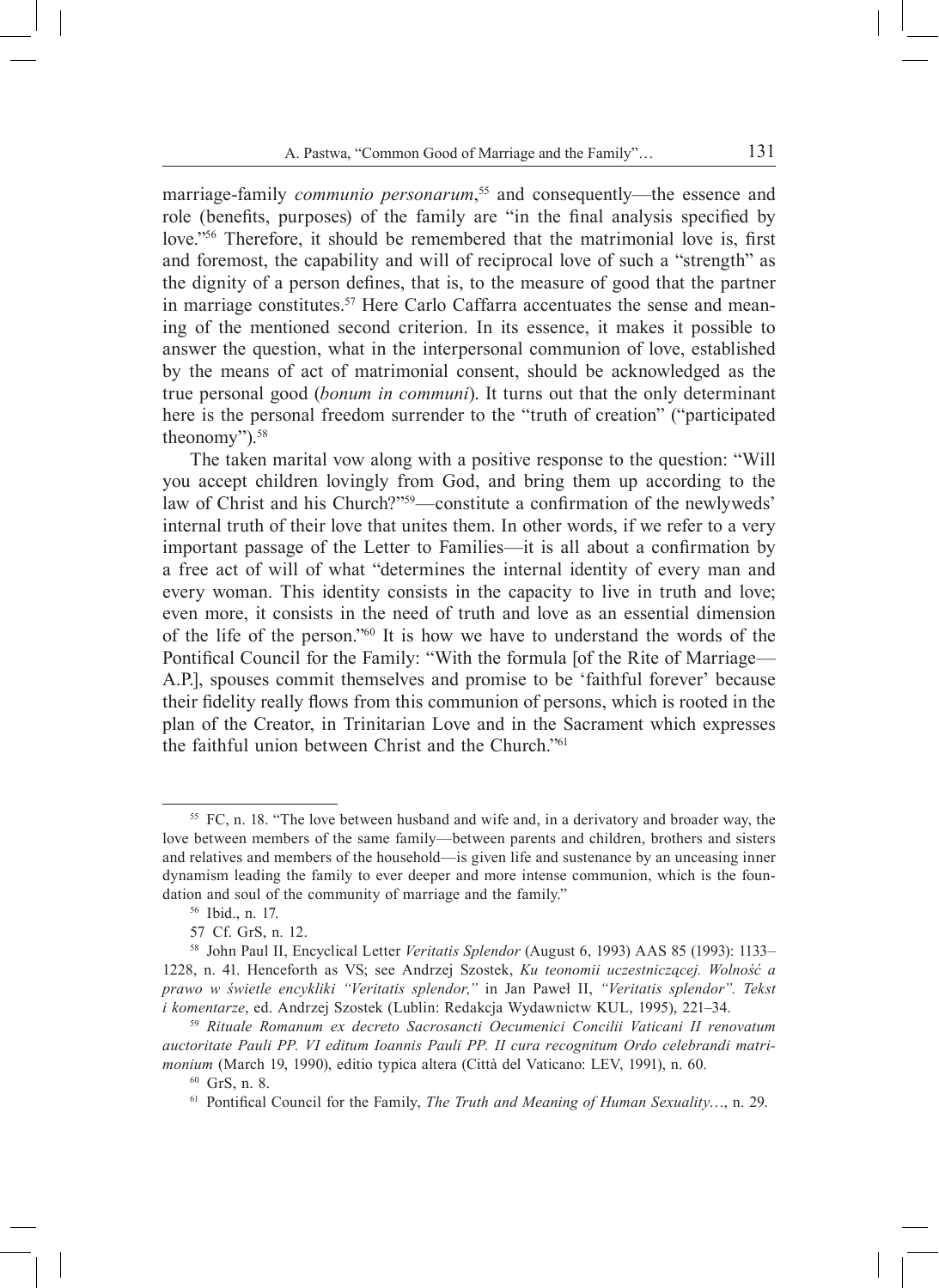In a mutual personal devotion to each other, the spouses—as the Vatican Council II states—achieve the tightest union: "they are no longer two but one flesh."62 So, if it is true that going beyond each other toward *communio personarum* constitutes the domain of the human spirit,<sup>63</sup> then it is also true that this communion unity "in truth and love" is realized by the husband and the wife according to an objective—unitive and procreative—meaning of their masculinity and femininity.64 It is how, by expressing it in the possibly shortest way, John Paul II's "theology of the body"<sup>65</sup> emphasizes a significant indication of the personalistic-integral vision of marriage—the third (according to Carlo Caffarra) criterion of the formation of juridical anthropology of the "partnership of the whole of life." Following the definition of the human body as a language/ sign expression of a person, comes a fully justified statement that the "language of the body" ("femininity for masculinity," "masculinity for femininity") is both a "substance" as well as the very constitutive essence of the matrimonial-family communion of persons.<sup>66</sup> Naturally, this premise of the appropriate anthropology—based on a fundamental assumption, which states that the human being is a unity of spirit and body<sup>67</sup>—tells us to see in the body a "sacramental sign" of the matrimonial interpersonal communion/communication.<sup>68</sup> Therefore, it is safe to say that this premise turns out to be a necessary (let us say it directly: key) complement of the image of matrimonial and family *communio personarum*—in an integral depiction: both personalistic and institutional.<sup>69</sup>

<sup>66</sup> Jan Paweł II, *Mężczyzną i niewiastą stworzył ich*, vol. 4: *Sakrament. O Jana Pawła II teologii ciała*, ed. Tadeusz Styczeń (Lublin: Redakcja Wydawnictw KUL, 1998), 70.

<sup>67</sup> Here, in an interesting exposition Carlo Caffarra establishes that the Cartesian current of contemporary human philosophy falls into a dualism even more radical than the Platonic one. By no means it is about the problem of the negation of physicality (by contrast, nowadays departure from biologism is popular), but about a practical negation of personal value of human body (Caffarra, *Matrimonio*, 39).

<sup>68</sup> Caffarra, 34–35.

<sup>69</sup> See Andrzej Pastwa, "Il matrimonio: comprensione personalistica e istituzionale," *Ius Ecclesiae* 25 (2013): 211–31.

<sup>62</sup> Mt 19, 6; cf. GS, n. 48.

<sup>63</sup> Caffarra, *Matrimonio*, 31–33.

<sup>64</sup> Cf. GrS, n. 8.

<sup>65</sup> Therefore, it is worth recalling the memorable *Wednesday catechesis* of John Paul II, entitled *Man and Woman He Created Them.*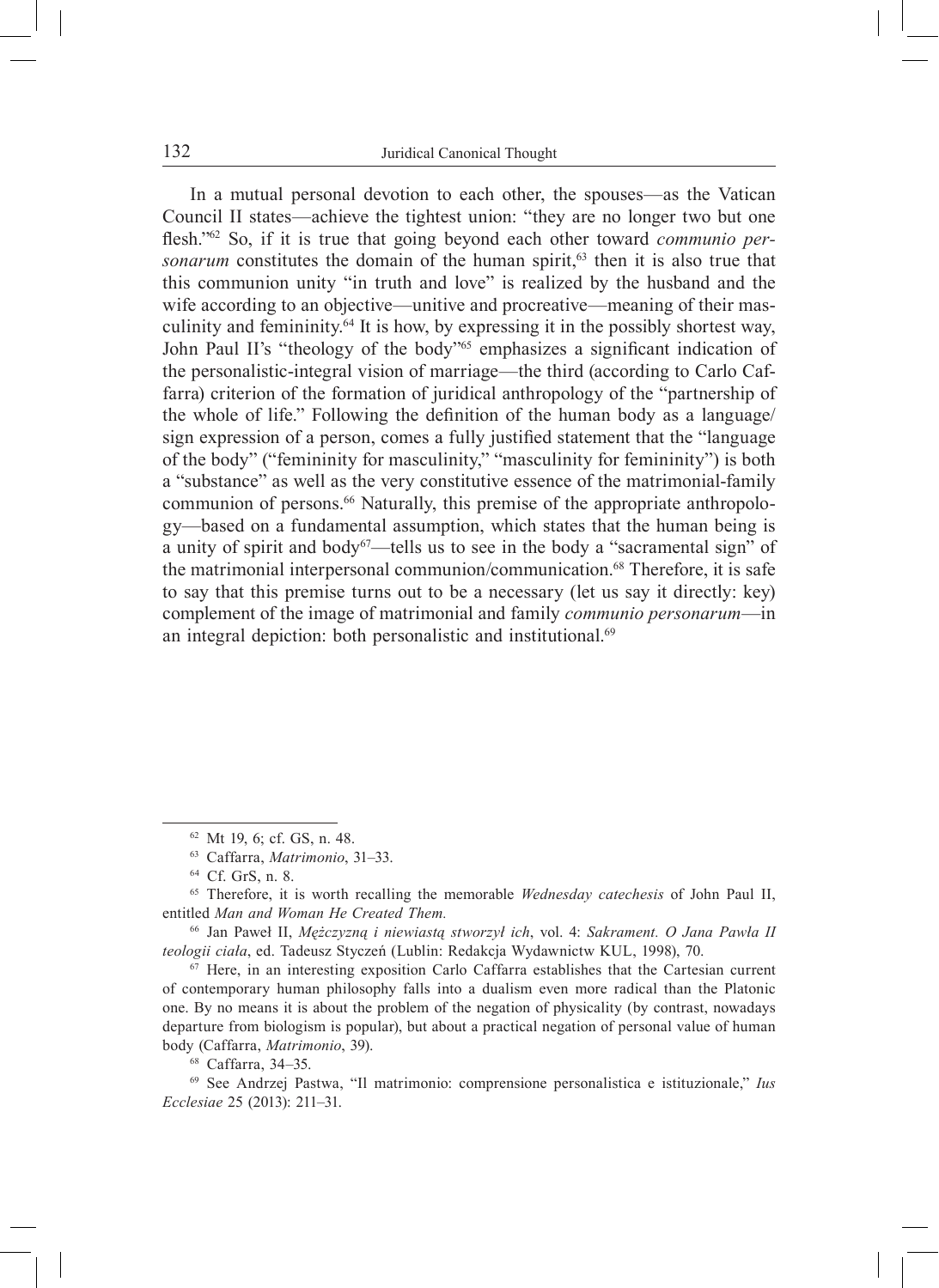### "The Indissoluble Character of Marriage as the Basis of the Common Good of the Family"70

A considerable meaning for the Church matrimonial discipline has its foundation on a realistic vision of a human being.<sup>71</sup> Insofar as the Christian anthropology defines *persona humana* as a free and rational subject aimed dynamically toward an extensive development—a subject, despite the imperfection of its nature, capable of making responsible choices, achieving worldly and supernatural objectives by its own effort and with the help of the God's grace—then (as it was already indicated) the integrality of this depiction transposes directly onto a personalistic image of the canonical marriage. The "essence of matrimony" defined in canons 1055–1057 of the Code of Canon Law and canons 776 and 817 of the Code of Canons of the Eastern Churches—as well as other structural parameters of the *matrimonium canonicum*: "essential properties," "essential elements," "essential matrimonial rights and duties"—is reposed upon an assumption of the natural capability of realization of matrimonial vocation by persons of different sex.72 The Church legislator, faithful to this assumption, immanently inscribed in the *ius matrimoniale* system the axiom of anthropological realism—emerging in a realistic definition of boundaries and capabilities of the human nature burdened with sin, taking into consideration, in a particular case (a specific person!), the effective help of God's grace.

Benedict XVI gives this truth a clear expression, when addressing the Roman Rota of 200973 he makes referrences to the famous John Paul II's Rotal allocutions from 1987 and 1988,<sup>74</sup> proclaims man and woman's inborn capability of marriage. Did Pope Wojtyła, in his entire teaching, not preach that the man and

<sup>70</sup> GrS, n. 7.

<sup>71</sup> Cf. Pastwa, *Realism of Personalist Vision*, 351–54.

<sup>72</sup> Ioannes Paulus II, Allocutio "Ad Romanae Rotae praelatos auditores" (January 27, 1997), AAS 89 (1997): 488–89, nn. 4–5.

<sup>73</sup> Benedictus XVI, Allocutio "Ad sodales Tribunalis Romanae Rotae" (January 29, 2009), AAS 101 (2009): 124–28. "It is true that this freedom of human nature, 'wounded in the natural powers proper to it,' and 'inclined to sin' (*Catechism of the Catholic Church*, n. 405), is limited and imperfect, but it is not thereby unauthentic and insufficient for carrying out that act of selfdetermination by the parties which is the conjugal covenant, which gives rise to marriage and to the family founded on it," 127.

<sup>74</sup> Ioannes Paulus II, Allocutio "Ad Rotae Romanae Auditores coram admissos" (February 5, 1987), AAS 79 (1987): 1453–1459; Ioannes Paulus II, Allocutio "Ad Rotae Romanae Auditores simul cum Officialibus et Advocatis coram admissos, anno forensi ineunte" (January 25, 1988), AAS 80 (1988): 1178–1185.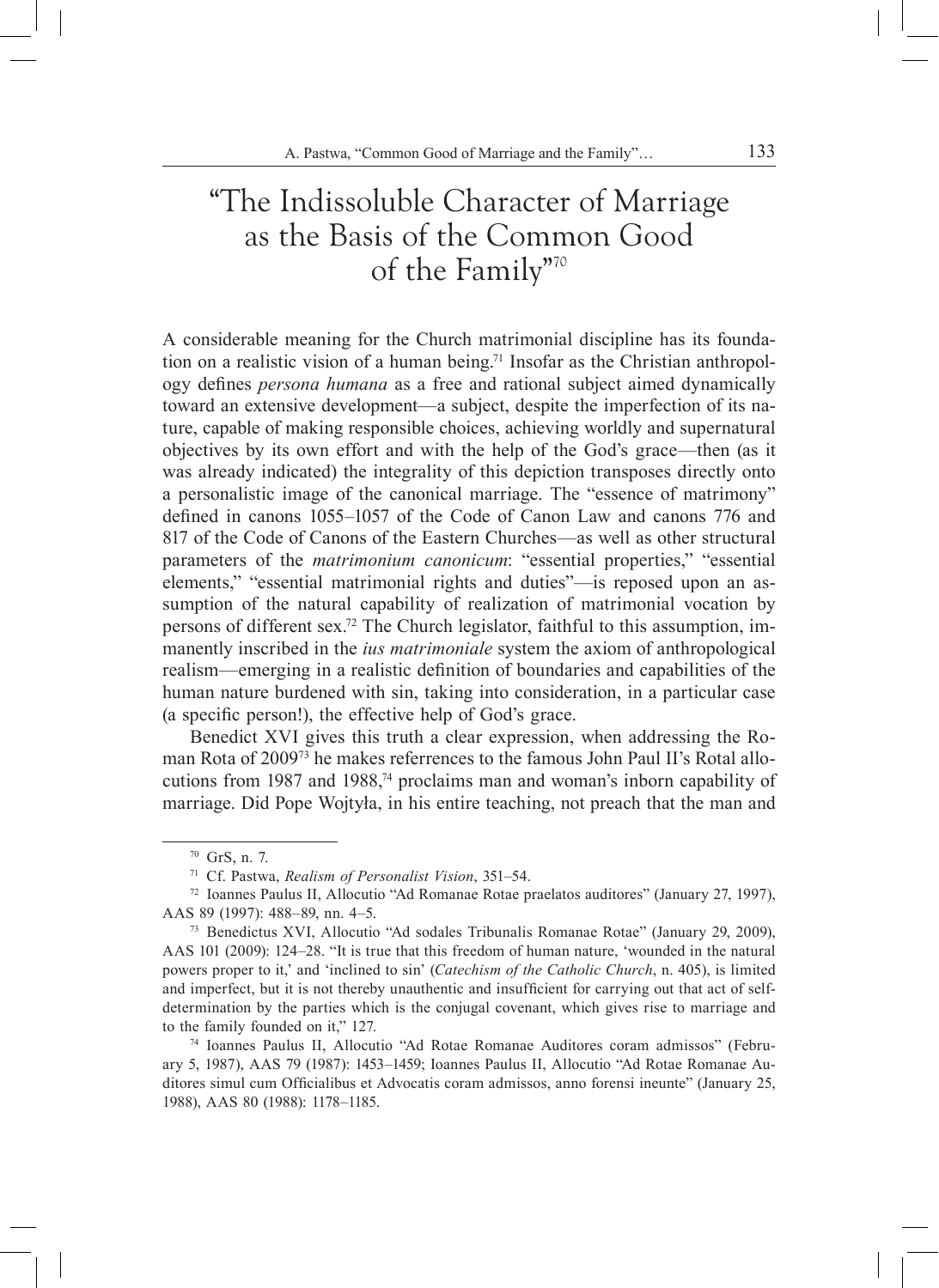woman are summoned in the irrevocable covenant of matrimonial love, to, apart from experiencing the joy of "fulfillment," overcome the inescapable burden and hardship of matrimonial life? Did the Pope of the Family, with full diligence and concern, not teach that it is the way they realize in their marriage—a completely realistic—legal obligation (!) of sacrificial love?<sup>75</sup>

We can ask, therefore, where do the opinions (frequently in the bosom of the very Church), which challenge the truth, that "the law is truly interwoven with life and love as one of the intrinsic obligations of its existence,"<sup>76</sup> come from? In other words, where do the opinions that call into question precisely the realism of the personalistic canonical doctrine *de matrimonio et familia*  come from? This problem is succinctly explained by the papal enunciation form the Letter to Families: "Modern rationalism does not tolerate mystery*.*  It does not accept the mystery of man as male and female, nor is it willing to admit that the full truth about man has been revealed in Jesus Christ."77 Therefore, this peculiar anthropological pessimism is obviously a derivative of the "crisis of truth"<sup>78</sup>—precisely "defined" in *Gratissimamam Sane* (in connection with the analyses conducted in the *Veritatis Splendor* encyclical<sup>79</sup> and the undertone of the *Fides et Ratio* encyclical<sup>80</sup>). Let us spell it out: individualism, settled in our contemporary postmodernist world, exceedingly expansive, all the time winning new "strongholds" in the widely understood culture, constitutes a radical negation of personalism.<sup>81</sup> A bright expression of it is the fact that the human being—in the "revolutionary" anthropological depictions promoted by the fencers of progress (usually supported by huge financial resources and the entire mass media system)<sup>82</sup>—is devoid of any reference to the

<sup>82</sup> See Andrzej Pastwa, *"Mężczyzną i niewiastą stworzył ich." Afirmacja osoby ludzkiej odpowiedzią nauk teologicznych na ideologiczną uzurpację genderyzmu* (Katowice: Księgarnia św. Jacka, 2012).

<sup>75</sup> See Pastwa, *"Przymierze miłości małżeńskiej*,*"* 92–110.

<sup>76</sup> Benedictus XVI, Allocutio "Ad Tribunal Rotae Romanae in inauguratione Anni Iducialis" (January 27, 2007), 90.

<sup>77</sup> GrS, n. 19.

<sup>78</sup> Ibid., n. 13.

<sup>79</sup> See VS, nn. 28–83. 80 See John Paul II, Encyclical Letter *Fides et Ratio* (September 14, 1998), AAS 91 (1999): 5–88, nn. 86–91.

<sup>&</sup>lt;sup>81</sup> The Letter to Families contains important words on the subject of this "individualistic" threats: "As we know, at the foundation of ethical utilitarianism there is the continual quest for 'maximum' happiness. But this is a 'utilitarian happiness,' seen only as pleasure, as immediate gratification for the exclusive benefit of the individual, apart from or opposed to the objective demands of the true good. The program of utilitarianism, based on an individualistic understanding of freedom*—*a freedom without responsibilities—is the opposite of love, even as an expression of human civilization considered as a whole. When this concept of freedom is embraced by society, and quickly allies itself with varied forms of human weakness, it soon proves a systematic and permanent threat to the family," GrS, n. 14.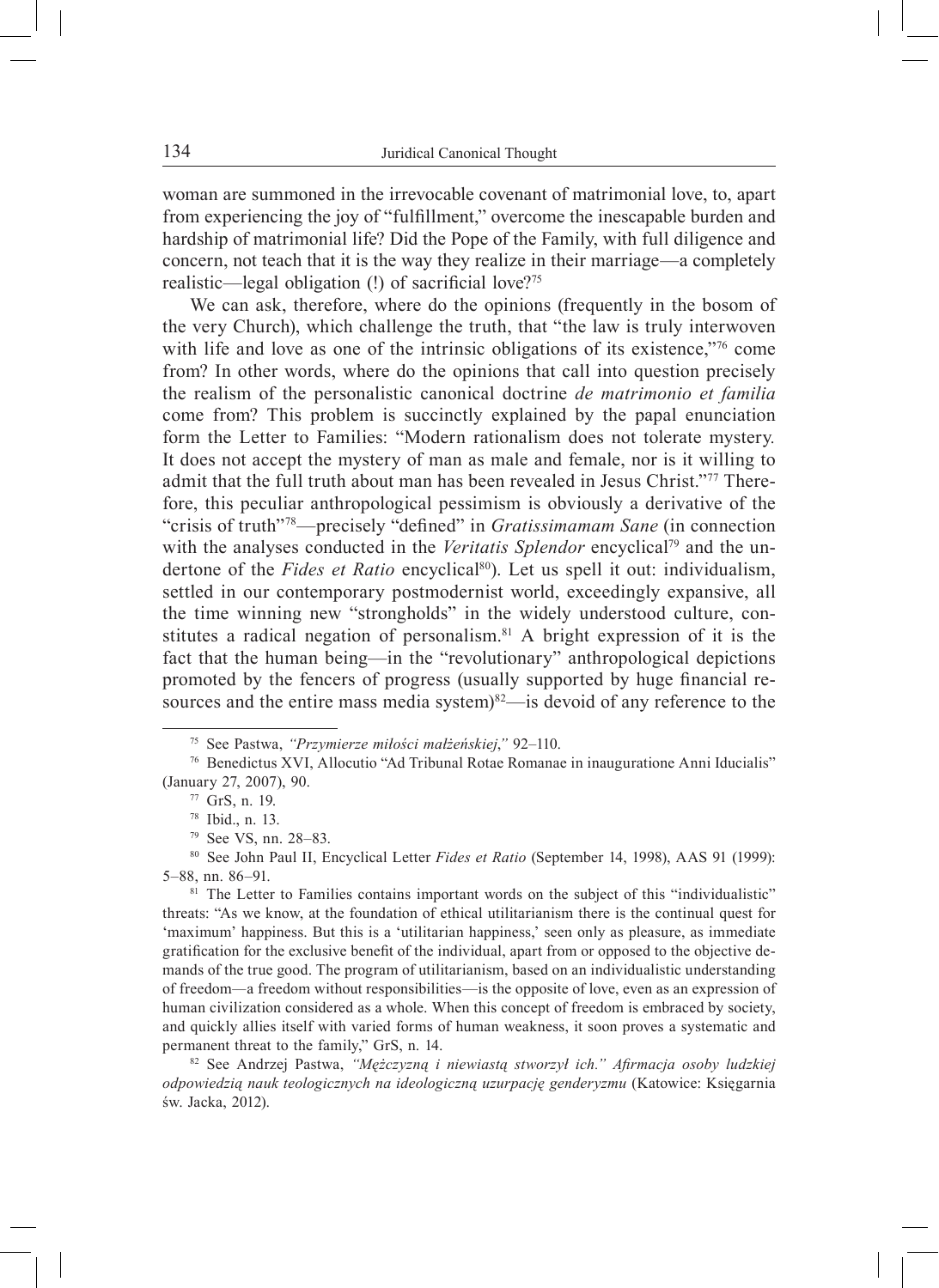transcendence.83 Only within this context the meaning of Karol Wojtyła's idea becomes perceptible—here I will refer to a paraphrase of the famous words from the *Redemptor hominis* encyclical: Husbands and wives remain beings that are incomprehensible for themselves, their lives are senseless if love is not revealed to them, if they do not encounter love, if they do not experience it and make it their own, if they do not participate intimately in it.84

A confirmation of the significance of this papal magisterium is delivered by the research work conducted, among others, within the plane of the matrimonial canonical law. Hence the subject-matter research of one of the most reputable canonists of the 20th century Eugenio Corecco demonstrated that the effective help in accepting the principles of an appropriate anthropology—let us add: perceived through the prism of the original papal "hermeneutics of gift"85—constitutes an acceptance a Christological perspective (Christocentristic). Indeed in such a perspective (and only in such!) *ordo creationis* and *ordo redemptionis*  can harmoniously interweave*.* Consistently—a restoration of the initial truth about the sacrality of the matrimonial "meeting" takes place, a "meeting" in which the Christ defines the way, in which the person devotes oneself to the second person in the unbreakable covenant, realized by the man and the woman "in the image of God" (Trinitarian analogy). $86$  Allow me to repeat the point included in the book entitled *Matrimonial Love Covenant. John Paul II's idea of canonical marriage*: "Trinitarian interpretation of the matrimonial communion, conducted in the perspective of 'theology of the body' *explicite* reveals the ontologic principle that constitutes the basis of the institution of marriage. This

<sup>84</sup> Cf. RH, n. 10.

<sup>83</sup> Ioannes Paulus II, Allocutio "Ad Romanae Rotae Iudices" (January 30, 2003), AAS (2003): 394, n. 3; cf. Caffarra, "Matrimonio," 40. The words of the current prefect of the Congregation for the Doctrine of the Faith cardinal Gerhard Ludwig Müller are symptomatic: *La concecezione antropologica offerta ai nostri giovani colloca al centro della realtà un uomo e una donna provi di ogni senso trascendente, ridotti quasi ai loro istinti animali, usando la loro libertà senza alcun criterio morale previo.* […] *Ritengo che attualmente sia urgente offrire a tutti una riflessione ben fondata sull'esistenza umana nella sua unità indissolubile di corpo e anima, a partire da un'antropologia adeguata. Urge dar conto della nostra speranza!*— Gerhard Ludwig Müller, *La speranza della famiglia* (Roma: Edizioni Ares, 2014), 25–26.

<sup>&</sup>lt;sup>85</sup> Pope Wojtyła defines the hermeneutics of the gift by the means of a new principle of understanding and translating the theological-anthropological foundation of a person and the matrimonial *communio personarum*, cf. GrS, n. 11; see also Pastwa, *"Przymierze miłości małżeńskiej,"* 32–41.

<sup>86</sup> See Eugenio Corecco, "Il sacramento del matrimonio: cardine della costituzione della Chiesa," in *Diritto, persona e vita sociale. Scritti in memoria di Orio Giacchi* (Milano: Vita e Pensiero, 1984), vol. 1, 394–95; see more: Andrzej Pastwa, *Istotne elementy małżeństwa. W nurcie odnowy personalistycznej* (Katowice: Wydawnictwo Uniwersytetu Śląskiego, 2007), 338–45.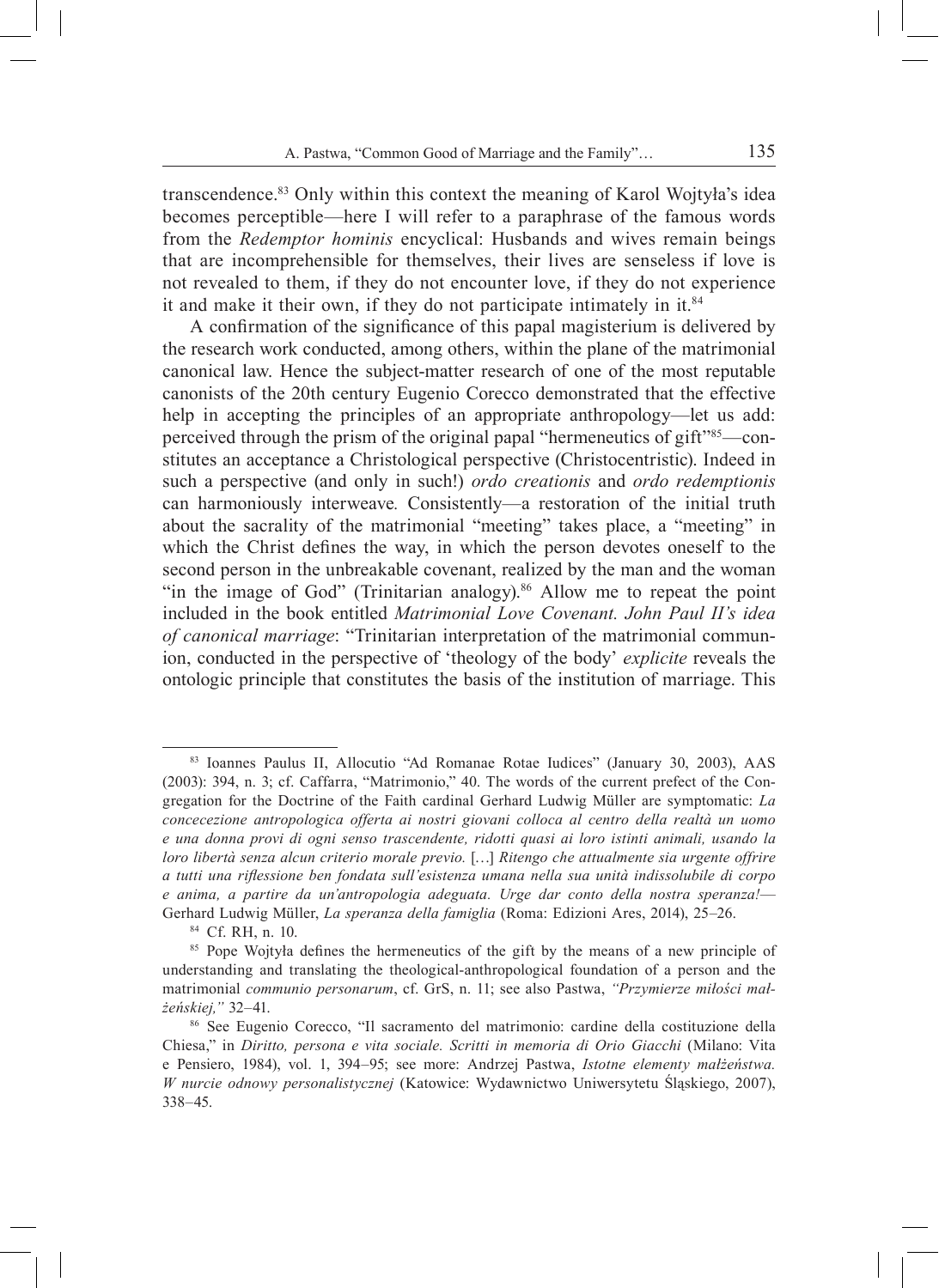principle is the matrimonial love, which John Paul II calls the inner principle and permanent power of communion."<sup>87</sup>

It seems obvious that the acceptance of these objectives of the juridical anthropology of marriage gives life to all attempts of setting the personalistic dimension of marriage against its legal value.<sup>88</sup> If so, maybe we can go even a step further. Based upon this anthropology, faithfully adapting the conciliar thought, the character of the "irrevocability" of the personal consent<sup>89</sup> appears explicitly!—as a direct consequence of the "personalistic norm,"90 that is, a standard affirming the dignity of persons in marriage (and family). It is unnecessary to add that according to this idea—with a highlighted bond of justice (and love), so an interpersonal matrimonial relation (*habitus amoris coniugalis*91), defined in the constitutive act of a mutual gift of two persons (*actus amoris coniugalis*) in their matrimony: masculinity and femininity<sup>92</sup>—the principle of indissolubility easily "defends" itself against the accusation of inclusion from the outside (otherwise we know that such an accusation could be easily laid against the contractual idea of marriage<sup>93</sup>).

Such is also the meaning of the aforementioned papal *de matrimonio* magisterium: the indissoluble character of the marriage bond emerges from the very nucleus of the "being of the human person as such."94 Let us say directly af-

<sup>90</sup> This norm "in its positive form, the person is a good towards which the only proper and adequate attitude is love," see Wojtyła, *Love and Responsibility*, 41.

<sup>91</sup> Cf. Pastwa, *Prawne znaczenie miłości*, 85. 92 GS, n. 48; cf. Javier Hervada, *Studi sull'essenza del matrimonio* (Milano: Giuffrè, 2000), 288–89.

<sup>93</sup> Substantiated is the criticism expressed by Joan Carreras, who sees the defeat of the idea of synallagmatic matrimonial contract (*contractus sui iuris*) in a total incapability of integrating—brought into being per contractum*—*matrimony (*matrimonium in facto esse*) with its essential property: indissolubility, Carreras, Il "'bonum coniugum,' oggetto del consenso matrimoniale," *Ius Ecclesiae* 6 (1994): 130–35.

<sup>94</sup> FC, n. 11. Instructive is the Holy Father's auto-commentary to this words in the Letter to Family *Gratissimam Sane*, concluded with a sentence, from which the title of this study was borrowed: "The Book of Genesis helps us to see this truth when it states, in reference to the establishment of the family through marriage, that 'a man leaves his father and his mother and cleaves to his wife, and they become one flesh' (Gen 2:24). In the Gospel, Christ, disputing with the Pharisees, quotes these same words and then adds: 'So they are no longer two but one flesh. What therefore God has joined together, let not man put asunder' (Mt 19:6). In this way, he reveals anew the binding content of a fact which exists 'from the beginning' (Mt 19:8) and which always preserves this content. If the Master confirms it 'now,' he does so in order to make clear and unmistakable to all, at the dawn of the New Covenant, the *indissoluble character* of marriage as the basis of the common good of the family," GrS, n. 7.

<sup>87</sup> FC, n. 18; Pastwa, *"Przymierze miłości małżeńskiej*,*"* 46.

<sup>88</sup> Ioannes Paulus II, Allocutio "Ad Romanae Rotae praelatos auditores" (January 27, 1997), 488, n. 4; Wojciech Góralski, *Walor prawny małżeństwa i jego wymiar osobowy. Przemówienie papieża Jana Pawła II do Roty Rzymskiej 27 I 1997 r.* JM 2 (1997): 99. 89 Cf. GS, n. 48.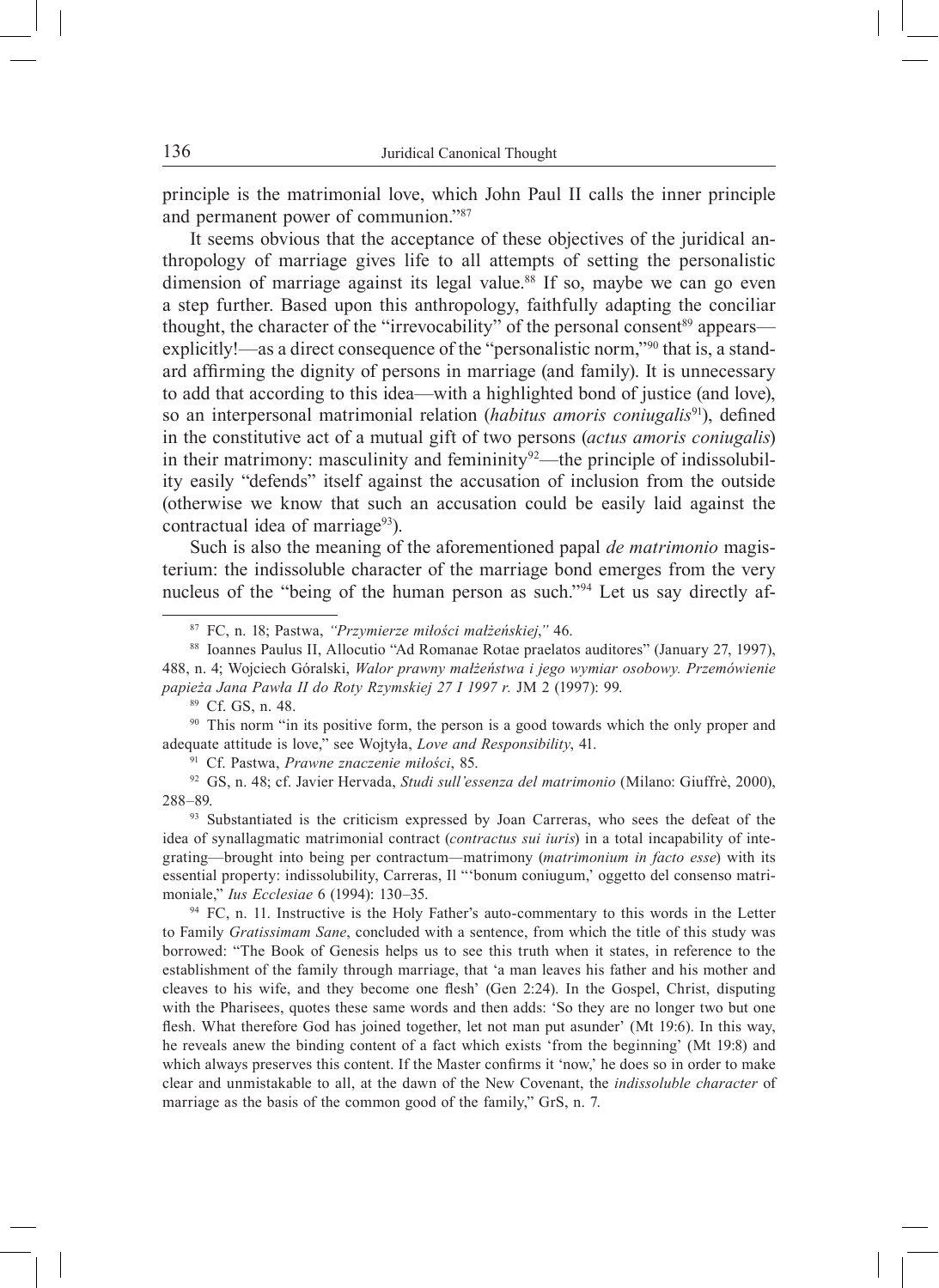ter John Paul II: "The total physical self-giving [in the marriage covenant of love—A.P.] would be a lie if it were not the sign and fruit of a total personal self-giving, in which the whole person, including the temporal dimension, is present: if the person were to withhold something or reserve the possibility of deciding otherwise in the future, by this very fact he or she would not be giving totally."95 It is thus important to present "*indissolubility* as a good for spouses, for children, for the Church, and for the whole of humanity."96 As a result, there is only one possible conclusion: as far as the personalistic idea of marriage appropriately depicts the intrinsic indissolubility of the matrimonial covenant, the formulating of, in the study of canon law, the immanency of this essential attribute, faithful papal magisterium, remains a clear evidence of the fact that this "sacred bond" does not depend on human decisions alone.<sup>97</sup>

It is not surprising that in the doctrinal introduction to the Instruction "Dignitas Connubii" (2005) a prominent place is held by the following passage: "In a vision of authentic personalism, the Church's teaching implies the affirmation that marriage can be established as an indissoluble bond between the persons of the spouses, a bond essentially ordered to the good of the spouses themselves and of their children."98

In the conclusion of this contemplation it seems right to once again quote Saint John Paul II, who, not without purpose, makes the structural (ethical) principle of love, which constitutes the basis of contemporary theological and legal doctrine *de matrimonio et familia*:

> Christ wants to safeguard the holiness of marriage and of the family*.* He wants to defend the full truth about the human person and his dignity. Only in the light of this truth can the family be "to the end" the great "revelation," the first discovery of the other*:* the mutual discovery of husband and wife and then of each son and daughter born to them. All that a husband and a wife promise to each other—to be "true in good times and in bad, and to love and honor each other all the days of their life"—is possible only when "fairest" love" is present. […] We see the workings of the Holy Spirit, the source of "fairest love." He has poured forth this love not only in the hearts of Mary and Joseph but also in the hearts of all married couples who are open to hearing the word of God and keeping it. The future of each family unit depends

<sup>&</sup>lt;sup>95</sup> FC, n. 11.

<sup>96</sup> Ioannes Paulus II, Allocutio "Ad Romanae Rotae tribunal" (January 28, 2002), AAS 94 (2002): 341, n. 2. "Marriage 'is' indissoluble: this property expresses a dimension of its objective being, it is not a mere subjective fact. Consequently, the good of indissolubility is the good of marriage itself," 342, n. 4.

<sup>97</sup> GS, n. 48.

<sup>98</sup> Pontificium Consilium de Legum Textibus, Instructio *Dignitas connubii* servanda a tribunalibus dioecesanis et interdioecesanis in pertractandis causis nullitatis matrimonii (January 25, 2005), *Communicationes* 37 (2005): 12.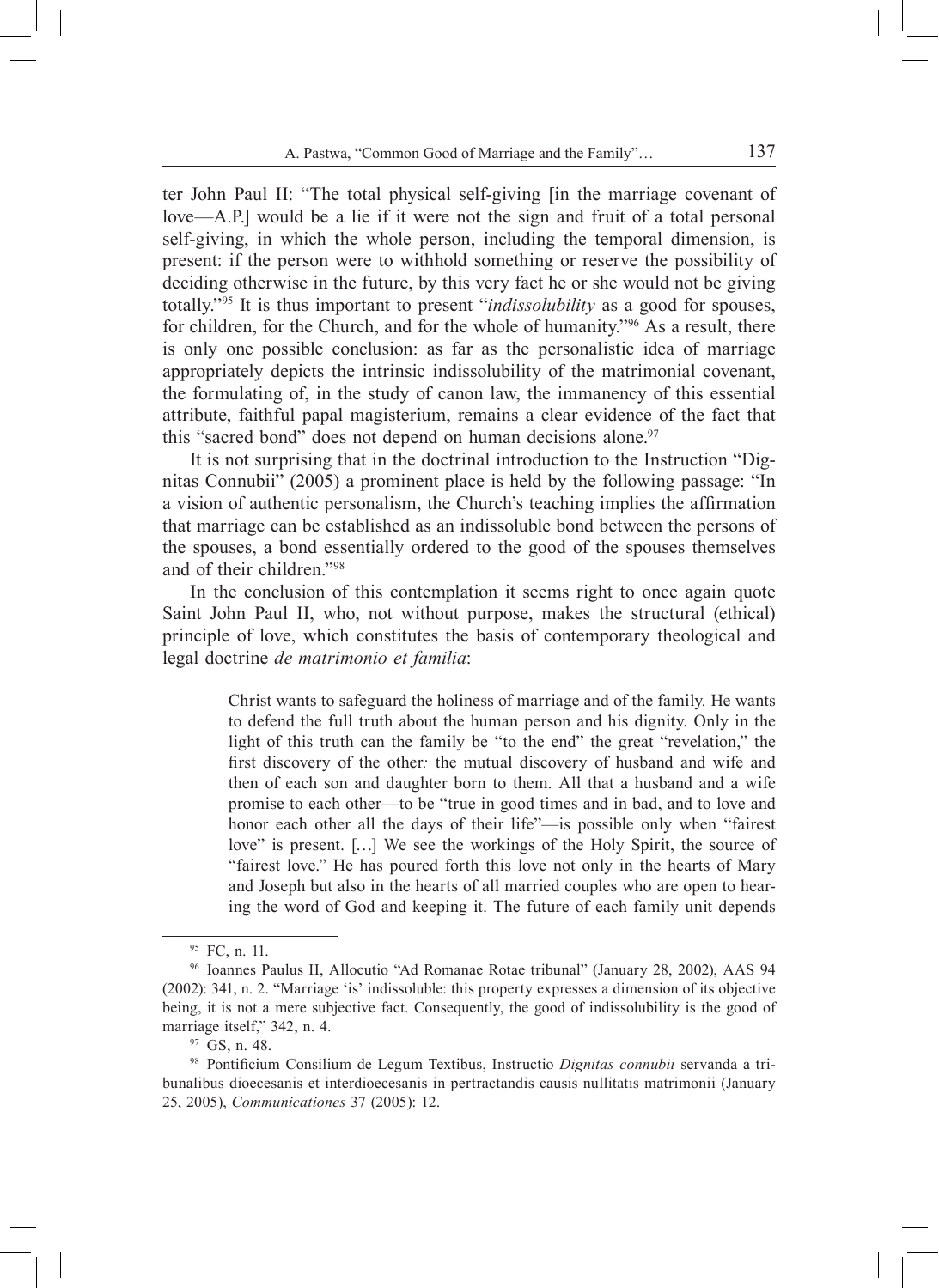upon this "fairest love": the mutual love of husband and wife, of parents and children, a love embracing all generations. Love is the true source of the unity and strength of the family.<sup>99</sup>

### Bibliography

- Benedictus XVI. Allocutio "Ad sodales Tribunalis Romanae Rotae" (January 29, 2009). AAS 101 (2009): 124–128.
- Benedictus XVI. Allocutio "Ad Tribunal Rotae Romanae in inauguratione Anni Iducialis" (January 27, 2007). AAS 99 (2007): 86–91.
- Caffarra, Carlo. "Fondamenti dottrinali della famiglia." In *Atti del Congresso internazionale, Famiglia: cuore della civiltà dell'amore, Roma 6*–*8 ottobre 1994*, edited by Alfonso López Trujillo, Elio Sgreccia, pp. 41–51. Città del Vaticano: LEV, 1995.
- Caffarra, Carlo. "Matrimonio e visione dell'uomo." *Quaderni Studio Rotale* 2 (1987): 29–40.
- Caffarra, Carlo. "La teologia del matrimonio con riferimento al C.I.C." In *Teologia e Diritto canonico*. Studi Giuridici, vol. 12, pp. 153–163. Città del Vaticano: LEV, 1987.
- Carreras, Joan. "Il 'bonum coniugum,' oggetto del consenso matrimoniale." *Ius Ecclesiae* 6 (1994): 153–163.
- Carreras, Joan. *La giurisdizione della Chiesa sul matrimonio e sulla famiglia*. Milano: Giuffrè, 1998.
- Corecco, Eugenio. "Il sacramento del matrimonio: cardine della costituzione della Chiesa." In *Diritto, persona e vita sociale. Scritti in memoria di Orio Giacchi*," pp. 390–409. vol. 1. Milano: Vita e Pensiero, 1984.
- Erlebach, Grzegorz. "Problem wymiaru antropologicznego i prawnego w rozumieniu zgody małżeńskiej." *Jus Matrimoniale* 4 (1999): 153–163.
- Franceschi, Hector. *Riconoscimento e tutela dello "ius connubii*" *nel sistema matrimoniale canonico*. Milano: Giuffrè, 2004.
- Francis, *Holy Mass and Rite of Canonization of Blesseds John XXIII and John Paul II.* Homily. http://w2.vatican.va/content/francesco/en/homilies/2014/documents/papa-francesco \_20140427\_omelia-canonizzazioni.html.
- Gil Hellín, Francisco. "Naturalna struktura rodziny: dar i zadanie." In *W trosce o dobro małżeństwa i rodziny*, vol. 3: *Rodzina: dar i zadanie, nadzieja ludzkości. Akta Międzynarodowego Kongresu Teologiczno-Pastoralnego z okazji II Światowego Spotkania Rodzin z Ojcem Świętym, Rio de Janeiro, 1–3 października 1997 r.*, edited by Mirosław Brzeziński, pp. 55–65. Lublin: Wydawnictwo KUL 2013.
- Giovanni Paolo II. *Discorso nel corso dell'incontro mondiale con le famiglie* (October 8, 1994). http://www.vatican.va/holy\_father/john\_paul\_ii/speeches/1994/october/documents/hf\_jp-ii spe 19941008 incontro-famiglie it.html.
- Góralski, Wojciech. "Walor prawny małżeństwa i jego wymiar osobowy. Przemówienie papieża Jana Pawła II do Roty Rzymskiej 27 I 1997 r*.*" *Jus Matrimoniale* 2 (1997): 95–100.
- Góralski, Wojciech, and Andrzej Pastwa. *Rodzina suwerenna Kościół domowy. W nurcie współczesnej myśli prawnej Kościoła powszechnego i Kościoła w Polsce*. Katowice: Wydawnictwo Uniwersytetu Śląskiego, 2015.

<sup>99</sup> GrS, n. 20.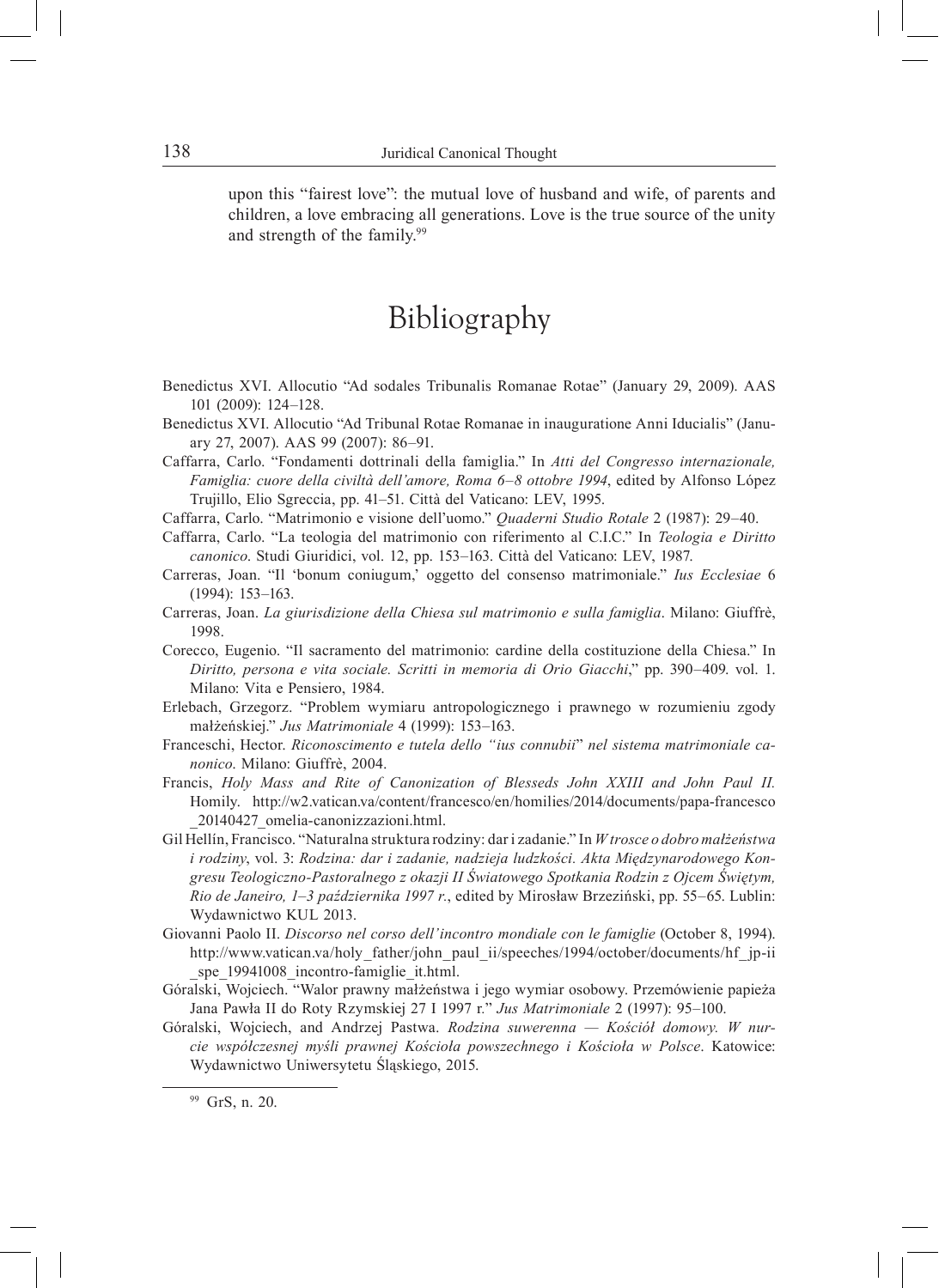Hervada, Javier. *Studi sull'essenza del matrimonio*. Milano: Giuffrè, 2000.

- Ioannes Paulus II. Allocutio "Ad Romanae Rotae Iudices" (January 30, 2003). AAS (2003): 393–397.
- Ioannes Paulus II. Allocutio "Ad Romanae Rotae praelatos auditors" (January 27, 1997). AAS 89 (1997): 486–489.
- Ioannes Paulus II. Allocutio "Ad Romanae Rotae tribunal" (January 28, 2002). AAS 94 (2002): 340–346.
- Ioannes Paulus II. Allocutio "Ad Rotae Romanae Auditores coram admissos" (February 5, 1987). AAS 79 (1987): 1453–1459.
- Ioannes Paulus II. Allocutio "Ad Rotae Romanae Auditores simul cum Officialibus et Advocatis coram admissos, anno forensi ineunte" (January 25, 1988). AAS 80 (1988): 1178–1185.
- Ioannes Paulus II. Allocutio "Ad Rotam Romanam habita" (January 29, 2004). AAS 96 (2004): 348–352.
- Ioannes Paulus II. Allocutio "Ad Sacrae Romanae Rotae Tribunalis Praelatos Auditores, Officiales et Advocatos coram admissos" (January 28, 1982). AAS 74 (1982): 449–454.
- Jan Paweł II. *Mężczyzną i niewiastą stworzył ich*. *O Jana Pawła II teologii ciała*, vol. 1–4, edited by Tadeusz Styczeń. Lublin: Redakcja Wydawnictw KUL, 1998.
- John Paul II. Apostolic Exhortation *Familiaris Consortio* (November 22, 1981). AAS 74 (1982): 81–191.
- John Paul II. Encyclical Letter *Fides et Ratio* (September 14, 1998). AAS 91 (1999): 5–88.
- John Paul II. Encyclical Letter *Redemptor Hominis* (March 4, 1979). AAS 71 (1979): 257–324.
- John Paul II. Encyclical Letter *Veritatis Splendor* (August 6, 1993). AAS 85 (1993): 1133– 1228.
- John Paul II. Letter to Families *Gratissimam Sane* (February 2, 1994). AAS 86 (1994): 868– 925.
- John Paul II. *Man and Woman He created Them. A Theology of the Body* 1,2–4. Translated by Michael Waldstein. Boston: Pauline Books & Media, 2006.
- Müller, Gerhard Ludwig. *La speranza della famiglia*. Roma: Edizioni Ares, 2014.
- Nagórny, Janusz. *Płciowość miłość rodzina*. Lublin: Wydawnictwo KUL, 2009.
- Pastwa, Andrzej. ed. *"Mężczyzną i niewiastą stworzył ich." Afirmacja osoby ludzkiej odpowiedzią nauk teologicznych na ideologiczną uzurpację genderyzmu*. Katowice: Księgarnia św. Jacka, 2012.
- Pastwa, Andrzej. "*Amor benevolentiae*—*ius responsabile*: oś interpersonalnego projektu małżeńsko-rodzinnego." In *Miłość i odpowiedzialność—wyznaczniki kanonicznego przygotowania do małżeństwa*, edited by Andrzej Pastwa and Monika Gwóźdź, pp. 13–31. Katowice: Wydawnictwo Uniwersytetu Śląskiego, 2013.
- Pastwa, Andrzej. "*Famiglia quid dicis de te ipsa?*" Social and Legal Determinants of John Paul II's "Family" Testament. In *Aktuálne "sociálno etické trendy a problematika spravodlivosti v kontexte strednej Európy a v súčasnom ruskom myslení*. Acta moralia Tyrnaviensia, vol. V, edited by Helena Hrehová (Trnava 2015): 84–97.
- Pastwa, Andrzej. "'Indissolubilitas… quae ratione sacramenti peculiarem obtinet firmitatem' (kan. 1056). Uwagi o relacji nierozerwalność—sakrament małżeństwa." *Śląskie Studia Historyczno-Teologiczne* 44, no. 2 (2011): 590–606.
- Pastwa, Andrzej. *Istotne elementy małżeństwa. W nurcie odnowy personalistycznej*. Katowice: Wydawnictwo Uniwersytetu Śląskiego, 2007.
- Pastwa, Andrzej. "Il matrimonio: comprensione personalistica e istituzionale." *Ius Ecclesiae* 25 (2013): 211–231.
- Pastwa Andrzej, *"Odpowiedzialna prokreacja" personalistyczną inkarnacją "bonum prolis"?* In *"Vir Ecclesiae deditus." Księga dla uczczenia Księdza Profesora Edwarda Górec-*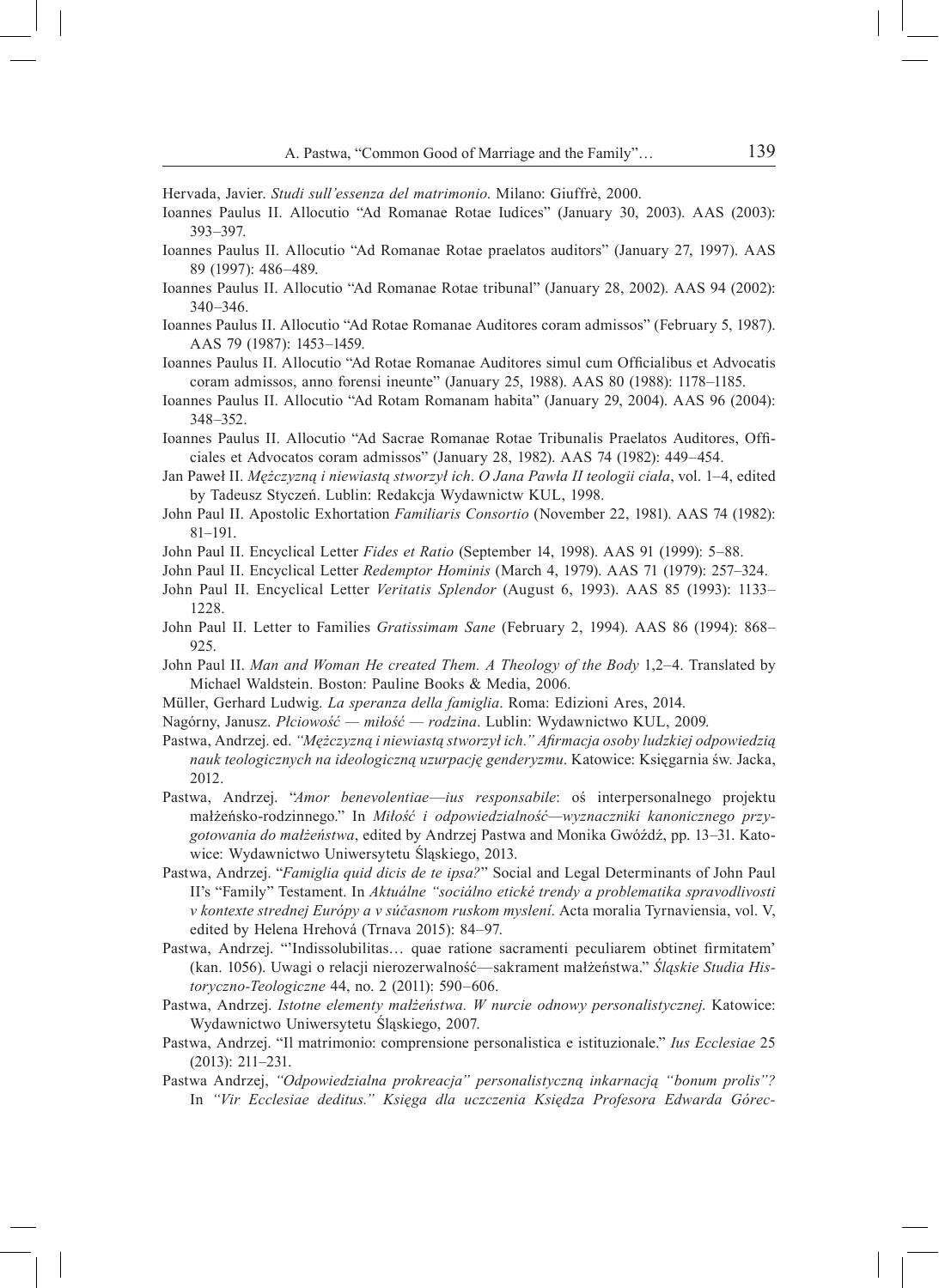*kiego*, edited by Waldemar Irek, pp. 205–226. Wrocław: Papieski Wydział Teologiczny we Wrocławiu, 2011.

- Pastwa, Andrzej. *Prawne znaczenie miłości małżeńskiej*. Katowice: Księgarnia św. Jacka, 1999.
- Pastwa, Andrzej. *"Przymierze miłości małżeńskiej." Jana Pawła II idea małżeństwa kanonicznego*. Katowice: Wydawnictwo Uniwersytetu Śląskiego, 2009.
- Pastwa, Andrzej. "Realism of Personalist Vision of Marriage: Legal-Canonical Cogitations." In *Personalizmus v procese humanizácie ľudskej spoločnosti*, edited by Pavol Dancák, pp. 343– 355. Prešov: Prešovská univercita v Prešovie, Gréckokatolícka teologická faculta, 2014.
- Pastwa, Andrzej. ed. *W orbicie zasady "odpowiedzialnego rodzicielstwa." Adekwatne rozumienie pojęcia "bonum prolis" wyzwaniem dla współczesnej kanonistyki*. Katowice: Księgarnia św. Jacka, 2014.
- Pontifical Council for the Family. *The Truth and Meaning of Human Sexuality. Guidelines for Education within the Family*. http://www.vatican.va/roman\_curia/pontifical\_councils/family /documents/ rc\_pc\_family\_doc\_08121995\_human-sexuality\_en.html.
- Pontificium Consilium de Legum Textibus. Instructio "Dignitas connubii" servanda a tribunalibus dioecesanis et interdioecesanis in pertractandis causis nullitatis matrimonii (January 25, 2005). *Communicationes* 37 (2005): 11–92.
- *Rituale Romanum ex decreto Sacrosancti Oecumenici Concilii Vaticani II renovatum auctoritate Pauli PP. VI editum Ioannis Pauli PP. II cura recognitum Ordo celebrandi matrimonium* (March 19, 1990), editio typica altera. Città del Vaticano: LEV, 1991.
- Szostek, Andrzej. ed. "Ku teonomii uczestniczącej. Wolność a prawo w świetle encykliki 'Veritatis splendor.'" In *"Veritatis splendor." Tekst i komentarze*, by Jan Paweł II, pp. 221–234. Lublin: Redakcja Wydawnictw KUL, 1995.
- Vatican Council II. Pastoral Constitution on the Church *Gaudium et Spes* (December 7, 1965). AAS 58 (1966): 1025–1115.
- Wojtyła, Karol. *Love and Responsibility*. Translated by Harry T. Willetts. New York: Farrar, Straus, Giroux, 1981.
- Wojtyła, Karol. "O znaczeniu miłości oblubieńczej (Na marginesie dyskusji)." *Roczniki Filozoficzne* 22/2 (1974): 162–174.

Andrzej Pastwa

#### « Le bien commun du mariage et de la famille » Réflexions juridico-canoniques

#### Résumé

La proclamation de Jean-Paul II incluse dans *Lettre aux Familles* (1994) disant que l'homme peut exister pour « lui-même » par un don désintéressé de lui-même, et par conséquent se réaliser comme un bien commun : « bien commun à toute communauté humaine » et « bien commun du mariage et de la famille » (nn. 10, 11) constitue la thèse initiale de l'article. C'est bel et bien les derniers propos qui incitent à tenter de transformer la profonde idée théologique du document de pape aux demandes dans le domaine de droit canonique. Voilà celles qui semblent être les plus importantes: (1) il est fort important pour la discipline conjugale liée à l'Église qu'elle soit fondée sur la vision réaliste de l'être humain ; (2) à la base de la doctrine juridico-théologique